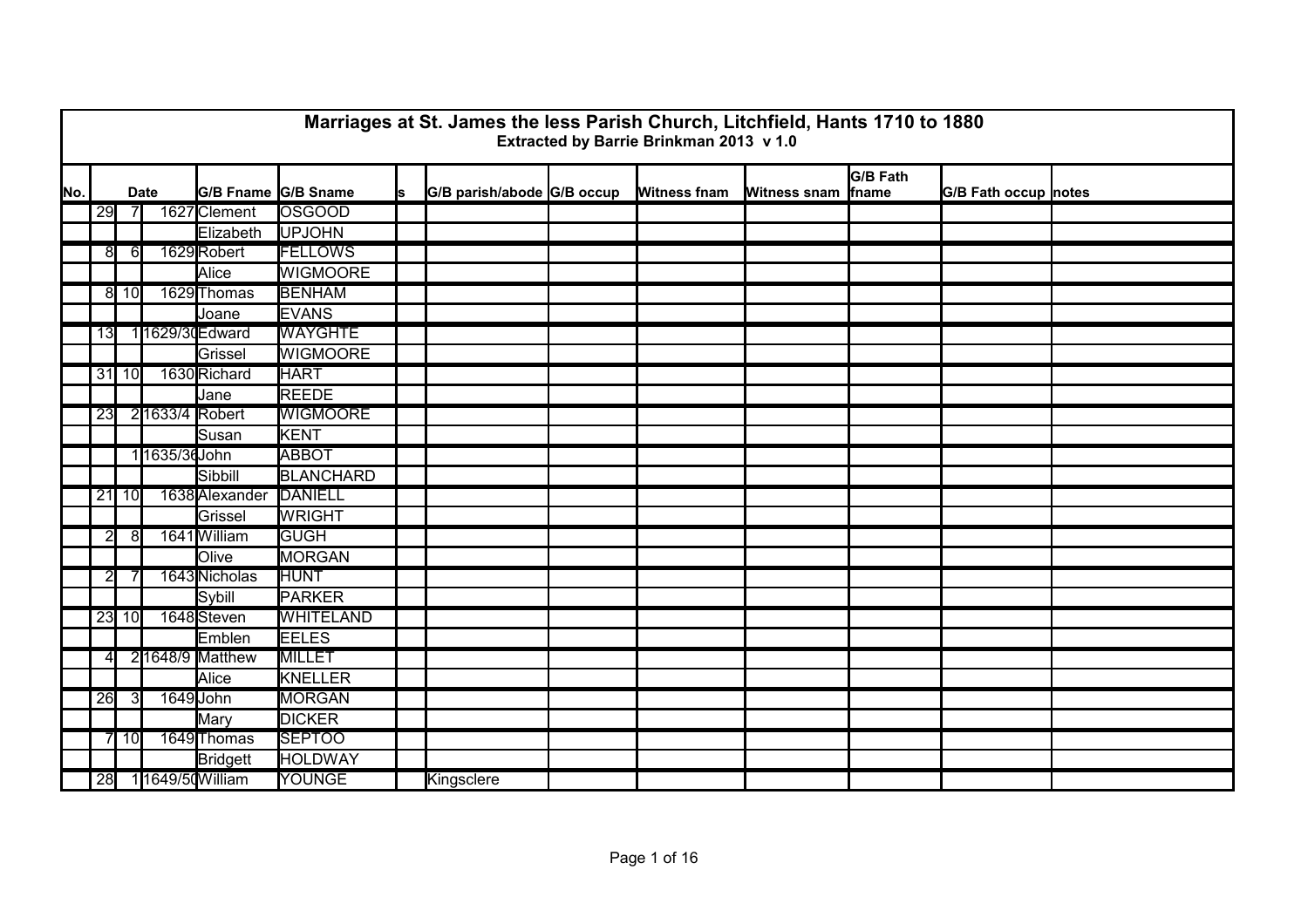|     |                 |                 |             |                          |                |    | Marriages at St. James the less Parish Church, Litchfield, Hants 1710 to 1880 | Extracted by Barrie Brinkman 2013 v 1.0 |                     |                   |                      |  |
|-----|-----------------|-----------------|-------------|--------------------------|----------------|----|-------------------------------------------------------------------------------|-----------------------------------------|---------------------|-------------------|----------------------|--|
| No. |                 |                 | <b>Date</b> | G/B Fname G/B Sname      |                | ls | G/B parish/abode G/B occup                                                    | Witness fnam                            | <b>Witness snam</b> | G/B Fath<br>fname | G/B Fath occup notes |  |
|     |                 |                 |             | <b>Annis</b>             | <b>HOAME</b>   |    | Wolverton                                                                     |                                         |                     |                   |                      |  |
|     | 24              |                 |             | 21649/50 Thomas          | <b>TARRANT</b> |    | Whitchurch                                                                    |                                         |                     |                   |                      |  |
|     |                 |                 |             | Annis                    | POST           |    | Whitchurch                                                                    |                                         |                     |                   |                      |  |
|     | $\overline{4}$  | $\overline{4}$  |             | 1650 Christopher DUGDALE |                |    |                                                                               |                                         |                     |                   |                      |  |
|     |                 |                 |             | <b>Bridgett</b>          | <b>WEBBER</b>  |    |                                                                               |                                         |                     |                   |                      |  |
|     |                 | 3110            |             | 1650 John                | <b>PETERS</b>  |    |                                                                               |                                         |                     |                   |                      |  |
|     |                 |                 |             | Anne                     | <b>HOLDWAY</b> |    |                                                                               |                                         |                     |                   |                      |  |
|     |                 | $21$ 11         |             | 1650 William             | <b>SUTTON</b>  |    | Frivoke                                                                       |                                         |                     |                   |                      |  |
|     |                 |                 |             | <b>Anne</b>              | <b>WRIGHT</b>  |    | _averstocke                                                                   |                                         |                     |                   |                      |  |
|     | 31              | 31              |             | 1651 John                | <b>HOLDWAY</b> |    | Whitchurch                                                                    |                                         |                     |                   |                      |  |
|     |                 |                 |             | Joane                    | MAY            |    |                                                                               |                                         |                     |                   |                      |  |
|     | 24              |                 |             | 1651 Henry               | <b>DERMAN</b>  |    |                                                                               |                                         |                     |                   |                      |  |
|     |                 |                 |             | llde                     | <b>ROASE</b>   |    | wid Whitchurch                                                                |                                         |                     |                   |                      |  |
|     | 9               |                 |             | 1651 Thomas              | <b>TUTSEN</b>  |    |                                                                               |                                         |                     |                   |                      |  |
|     |                 |                 |             | Joane                    | LOVEGROVE      |    | wid Tufton                                                                    |                                         |                     |                   |                      |  |
|     | $\vert$         | 10 <sup>1</sup> |             | 1651 Richard             | VARNALL        |    | Westwoodhay<br><b>Berks</b>                                                   |                                         |                     |                   |                      |  |
|     |                 |                 |             | Dorothy                  | <b>KENT</b>    |    |                                                                               |                                         |                     |                   |                      |  |
|     | 3               | 4 <sup>1</sup>  |             | 1652 John                | <b>BROWNE</b>  |    |                                                                               |                                         |                     |                   |                      |  |
|     |                 |                 |             | Susan                    | <b>SYLVER</b>  |    |                                                                               |                                         |                     |                   |                      |  |
|     | 10 <sup>l</sup> |                 |             | 1652 Richard             | <b>EATON</b>   |    |                                                                               |                                         |                     |                   |                      |  |
|     |                 |                 |             | Joane                    | <b>WESTON</b>  |    | wid Whitchurch                                                                |                                         |                     |                   |                      |  |
|     | 5 <sub>l</sub>  |                 |             | 1652 William             | <b>PARKER</b>  |    |                                                                               |                                         |                     |                   |                      |  |
|     |                 |                 |             | Juliana                  | <b>WEEKES</b>  |    | Whitchurch                                                                    |                                         |                     |                   |                      |  |
|     |                 |                 |             | 1652 John                | <b>RIZDELL</b> |    |                                                                               |                                         |                     |                   |                      |  |
|     |                 |                 |             | Anne                     |                |    | Whitchurch                                                                    |                                         |                     |                   |                      |  |
|     | 5 <sub>l</sub>  | 61              |             | 1653Steven               | <b>WILKINS</b> |    |                                                                               |                                         |                     |                   |                      |  |
|     |                 |                 |             | Anne                     | MARTIN         |    | Whitchurch                                                                    |                                         |                     |                   |                      |  |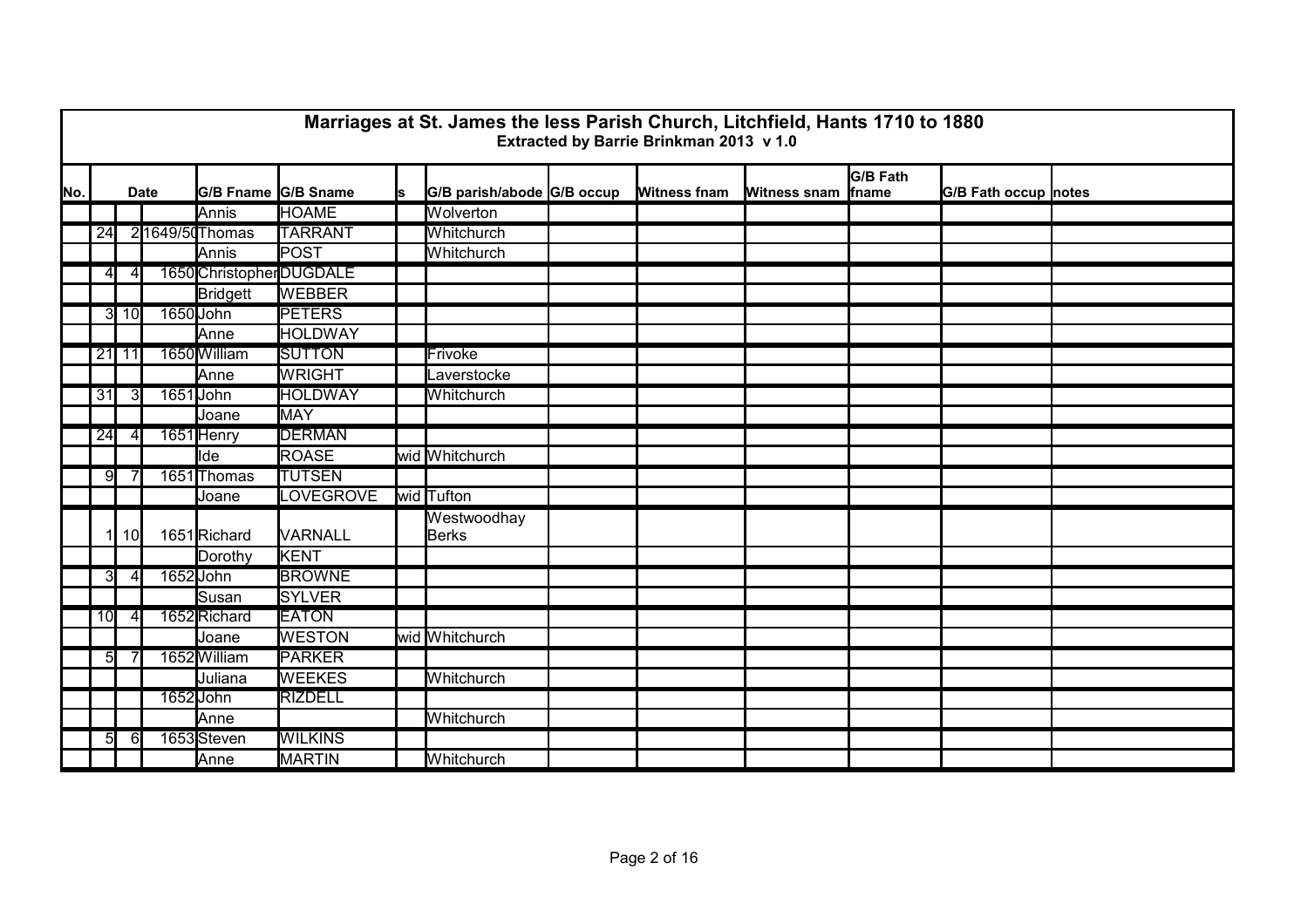|     |                 |                           |              |              |                     |     | Marriages at St. James the less Parish Church, Litchfield, Hants 1710 to 1880 | Extracted by Barrie Brinkman 2013 v 1.0 |                     |                          |                      |                                         |
|-----|-----------------|---------------------------|--------------|--------------|---------------------|-----|-------------------------------------------------------------------------------|-----------------------------------------|---------------------|--------------------------|----------------------|-----------------------------------------|
| No. |                 | <b>Date</b>               |              |              | G/B Fname G/B Sname | s   | G/B parish/abode G/B occup                                                    | <b>Witness fnam</b>                     | <b>Witness snam</b> | <b>G/B Fath</b><br>fname | G/B Fath occup notes |                                         |
|     | 20              | 61                        |              | $1653$ John  | <b>DICKER</b>       |     | Ibworth parish of<br>Hannington                                               |                                         |                     |                          |                      |                                         |
|     |                 |                           |              |              | SILVER              |     | Freefolk                                                                      |                                         |                     |                          |                      |                                         |
|     | 41              | 8                         |              | 1653Robert   | <b>BRYAN</b>        |     |                                                                               |                                         |                     |                          |                      |                                         |
|     |                 |                           |              | Grace        | <b>NEWMAN</b>       |     |                                                                               |                                         |                     |                          |                      |                                         |
|     | 11              | -9                        |              | 1653 Mathew  | <b>IVY</b>          |     |                                                                               |                                         |                     |                          |                      |                                         |
|     |                 |                           |              | Elinor       | <b>ALRIGHT</b>      |     |                                                                               |                                         |                     |                          |                      |                                         |
|     | $\overline{27}$ | 91                        |              | 1653 James   | <b>PRIMER</b>       |     |                                                                               |                                         |                     |                          |                      |                                         |
|     |                 |                           |              | Jone         | <b>READ</b>         |     |                                                                               |                                         |                     |                          |                      |                                         |
|     |                 | $6 \overline{\smash{11}}$ |              | 1656 Mathew  | <b>WEBBER</b>       |     |                                                                               |                                         |                     |                          |                      |                                         |
|     |                 |                           |              | Mary         | <b>IRELAND</b>      |     |                                                                               |                                         |                     |                          |                      |                                         |
|     |                 | $4$ 10                    |              | 1657 John    | <b>BULPIT</b>       |     |                                                                               |                                         |                     |                          |                      |                                         |
|     |                 |                           |              | Jone         | PACKER              |     |                                                                               |                                         |                     |                          |                      |                                         |
|     |                 | $24$ 10                   |              | 1658 John    | LEG                 |     |                                                                               |                                         |                     |                          |                      |                                         |
|     |                 |                           |              | Jone         | LEE                 |     |                                                                               |                                         |                     |                          |                      |                                         |
|     | 21              |                           |              | 1660 Thomas  | <b>WASE</b>         |     |                                                                               |                                         |                     |                          |                      |                                         |
|     |                 |                           |              | Grace        | <b>BRIAN</b>        | wid |                                                                               |                                         |                     |                          |                      |                                         |
|     | 91              | $\overline{4}$            |              | 1672 John    | <b>CARPENTER</b>    |     |                                                                               |                                         |                     |                          |                      |                                         |
|     |                 |                           |              | Mary         | <b>SMITH</b>        |     |                                                                               |                                         |                     |                          |                      | dau of Michael Minister of<br>Ludshelfe |
|     |                 | 61                        |              | 1673Richard  | <b>WINCKWORTH</b>   |     |                                                                               |                                         |                     |                          |                      | son of Michael Minister of<br>Ludshelfe |
|     |                 |                           |              | Martha       | KIMBER              |     |                                                                               |                                         |                     |                          |                      |                                         |
|     | $\overline{3}$  | $\overline{5}$            |              | 1674 Michael | <b>SMITH</b>        |     |                                                                               |                                         |                     |                          |                      |                                         |
|     |                 |                           |              | Dorothy      | <b>HASTEED</b>      |     |                                                                               |                                         |                     |                          |                      |                                         |
|     | 29              |                           | 11677/8 John |              | <b>PACKER</b>       |     |                                                                               |                                         |                     |                          |                      |                                         |
|     |                 |                           |              | Elizabeth    | <b>HUIS</b>         |     |                                                                               |                                         |                     |                          |                      |                                         |
|     |                 |                           |              | 1678George   | <b>GOODALL</b>      |     |                                                                               |                                         |                     |                          |                      |                                         |
|     |                 |                           |              | Sarah        | SMITH               |     |                                                                               |                                         |                     |                          |                      | dau of Michael Minister of<br>Ludshelfe |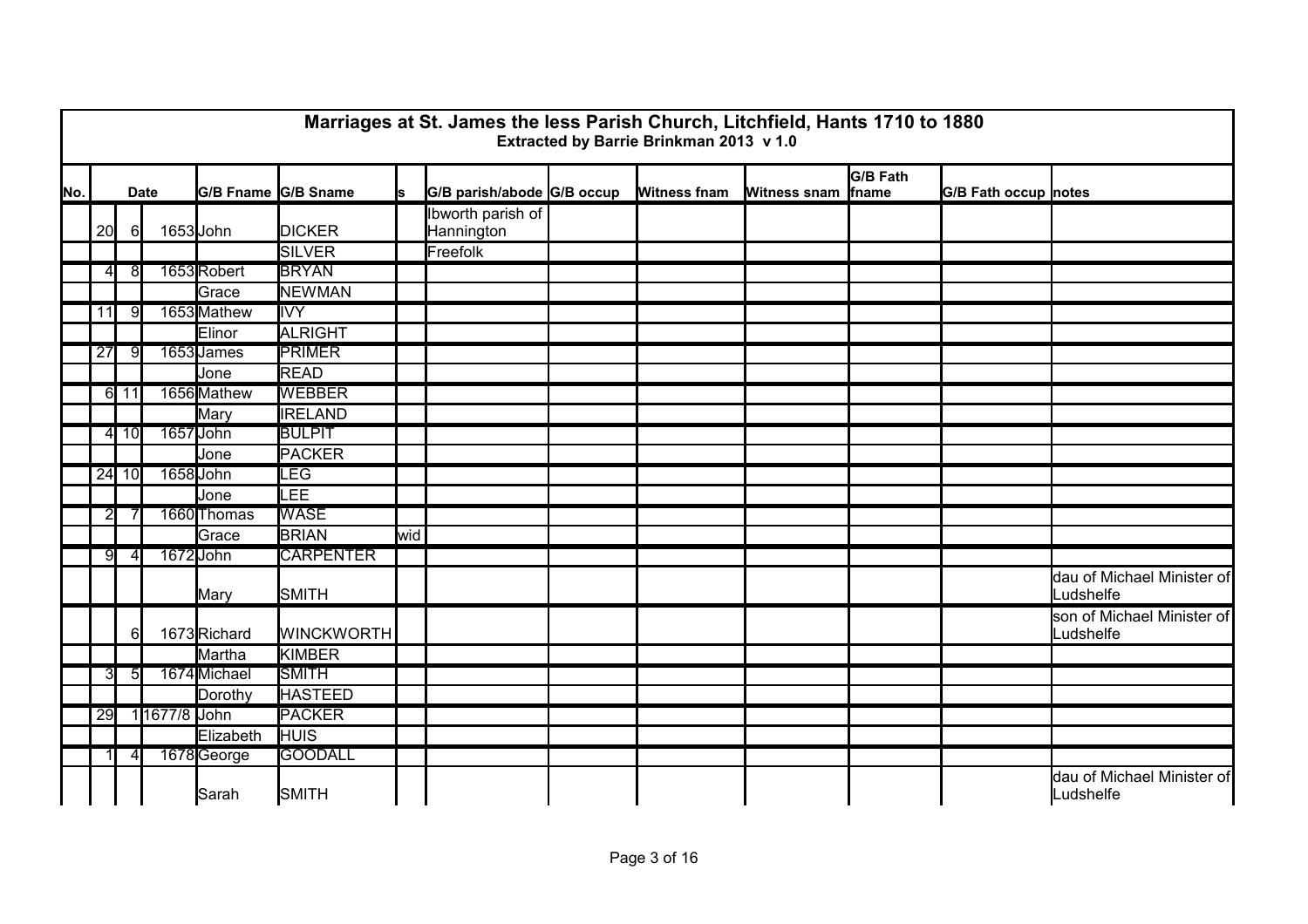|     |          |                |              |                         |                     |   | Marriages at St. James the less Parish Church, Litchfield, Hants 1710 to 1880 | Extracted by Barrie Brinkman 2013 v 1.0 |                     |                                  |                             |                                         |
|-----|----------|----------------|--------------|-------------------------|---------------------|---|-------------------------------------------------------------------------------|-----------------------------------------|---------------------|----------------------------------|-----------------------------|-----------------------------------------|
| No. |          |                | <b>Date</b>  |                         | G/B Fname G/B Sname | s | G/B parish/abode G/B occup                                                    | Witness fnam                            | <b>Witness snam</b> | <b>G/B Fath</b><br><b>f</b> name | <b>G/B Fath occup notes</b> |                                         |
|     | 13       |                | 11678/9 John |                         | <b>HAWKINS</b>      |   | <b>Burclere</b>                                                               |                                         |                     |                                  |                             | Licence                                 |
|     |          |                |              | <b>Mrs</b><br>Elizabeth | <b>ADAMS</b>        |   |                                                                               |                                         |                     |                                  |                             |                                         |
|     |          | $26$ 12        |              | 1679 Henry              | <b>SMITH</b>        |   |                                                                               |                                         |                     |                                  |                             | son of Michael Minister of<br>Ludshelfe |
|     |          |                |              | Sarah                   | <b>BANKES</b>       |   |                                                                               |                                         |                     |                                  |                             |                                         |
|     | 28       | $6 \mid$       |              | 1680 John               | <b>WHITEHEAD</b>    |   | St Michael in ye<br>Soake<br>Winchester                                       |                                         |                     |                                  |                             |                                         |
|     |          |                |              | Sarah                   | <b>CARTER</b>       |   | Cold Henly<br>Whitchurch                                                      |                                         |                     |                                  |                             |                                         |
|     |          | 1 12           |              | 1682 John               | <b>CROOKE</b>       |   |                                                                               |                                         |                     |                                  |                             |                                         |
|     |          |                |              | Jean                    | <b>CROOK</b>        |   | Whiitchurch                                                                   |                                         |                     |                                  |                             |                                         |
|     | 18       |                |              | 1695 Richard            | <b>HELTUM</b>       |   |                                                                               |                                         |                     |                                  |                             |                                         |
|     |          |                |              | Anna                    | <b>CARTER</b>       |   |                                                                               |                                         |                     |                                  |                             |                                         |
|     |          | $30$ 12        |              | 1695George              | <b>DANCE</b>        |   |                                                                               |                                         |                     |                                  |                             |                                         |
|     |          |                |              | Elizabeth               | <b>CULLEY</b>       |   |                                                                               |                                         |                     |                                  |                             |                                         |
|     | 16       |                |              | 21695/6 Edward          | <b>MORRELL</b>      |   | <b>Hurbourn Priors</b>                                                        |                                         |                     |                                  |                             |                                         |
|     |          |                |              | Elizabeth               | <b>BATCHELOUR</b>   |   | <b>Hurbourn Priors</b>                                                        |                                         |                     |                                  |                             |                                         |
|     | 19       | 6              |              | 1697 Richard            | <b>WINCKWORTH</b>   |   |                                                                               |                                         |                     |                                  |                             |                                         |
|     |          |                |              | Martha                  | KIMBER              |   |                                                                               |                                         |                     |                                  |                             |                                         |
|     | $5 \mid$ | -91            |              | 1698 John               | <b>FRENCH</b>       |   |                                                                               |                                         |                     |                                  |                             |                                         |
|     |          |                |              | Mary                    | SMITH               |   |                                                                               |                                         |                     |                                  |                             |                                         |
|     |          |                |              | 31699/00Anthony         | <b>TROUTON</b>      |   |                                                                               |                                         |                     |                                  |                             | Licence                                 |
|     |          |                |              | Ellinor                 | <b>SUMNER</b>       |   |                                                                               |                                         |                     |                                  |                             |                                         |
|     | 29       | 51             |              | 1701 Richard            | <b>WAKE</b>         |   |                                                                               |                                         |                     |                                  |                             | Licence                                 |
|     |          |                |              | Anna                    | <b>WOOLMAN</b>      |   |                                                                               |                                         |                     |                                  |                             |                                         |
|     |          |                | 170?         | Thomas                  | C <sub>3</sub> 333  |   |                                                                               |                                         |                     |                                  |                             |                                         |
|     |          |                |              | Elizabeth               | ??????              |   |                                                                               |                                         |                     |                                  |                             |                                         |
|     | 8        | $\overline{4}$ |              | 1705 Joseph             | <b>DICKMAN</b>      |   |                                                                               |                                         |                     |                                  |                             |                                         |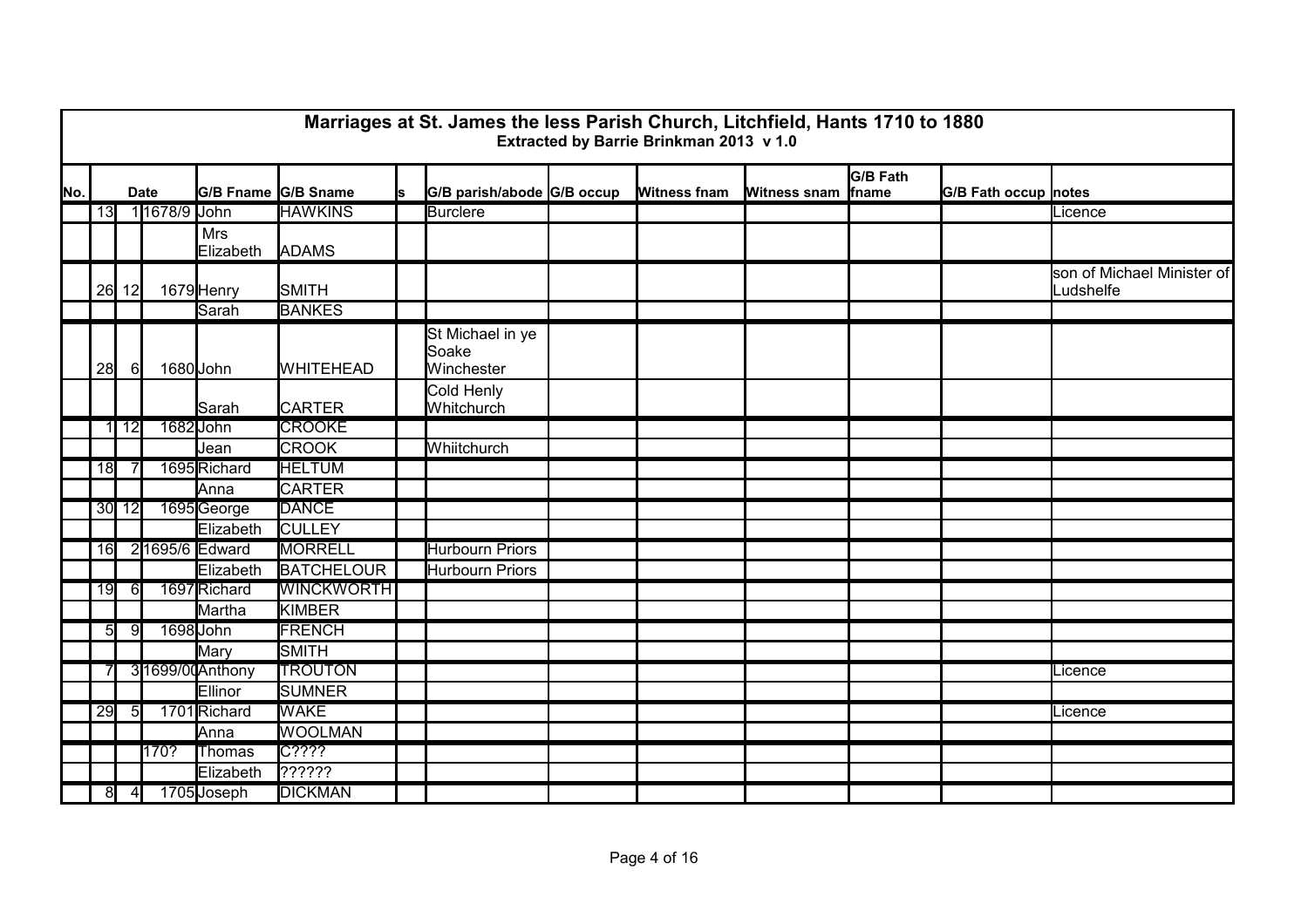|     |                 |          |             |                     |                   |    | Marriages at St. James the less Parish Church, Litchfield, Hants 1710 to 1880 | Extracted by Barrie Brinkman 2013 v 1.0 |                     |                 |                             |  |
|-----|-----------------|----------|-------------|---------------------|-------------------|----|-------------------------------------------------------------------------------|-----------------------------------------|---------------------|-----------------|-----------------------------|--|
| No. |                 |          | <b>Date</b> | G/B Fname G/B Sname |                   | ls | G/B parish/abode G/B occup                                                    | <b>Witness fnam</b>                     | Witness snam finame | <b>G/B Fath</b> | <b>G/B Fath occup notes</b> |  |
|     |                 |          |             | Margaret            | <b>HEDGES</b>     |    |                                                                               |                                         |                     |                 |                             |  |
|     | $\overline{27}$ | 9        |             | 1705 Samuell        | <b>HOLLIS</b>     |    |                                                                               |                                         |                     |                 |                             |  |
|     |                 |          |             | Elizabeth           | <b>SHAFFT</b>     |    |                                                                               |                                         |                     |                 |                             |  |
|     |                 | $18$ 12  |             | 1705 Anthony        | <b>PARKER</b>     |    |                                                                               |                                         |                     |                 |                             |  |
|     |                 |          |             | Jean                | PICKERNELL        |    |                                                                               |                                         |                     |                 |                             |  |
|     | 11              | $\vert$  |             | 1708 John           | <b>VINCE</b>      |    |                                                                               |                                         |                     |                 |                             |  |
|     |                 |          |             | Mary                | HILL              |    |                                                                               |                                         |                     |                 |                             |  |
|     |                 | $28$ 12  |             | 1708 George         | <b>BROWN</b>      |    |                                                                               |                                         |                     |                 |                             |  |
|     |                 |          |             | Elizabeth           | <b>BRAZIER</b>    |    |                                                                               |                                         |                     |                 |                             |  |
|     | 14              | 81       |             | 1709 George         | <b>IGUY</b>       |    |                                                                               |                                         |                     |                 |                             |  |
|     |                 |          |             | Elizabeth           | <b>TAYLOUR</b>    |    |                                                                               |                                         |                     |                 |                             |  |
|     | 17              | 91       |             | 1710 John           | <b>PERFECT</b>    |    |                                                                               |                                         |                     |                 |                             |  |
|     |                 |          |             | Ann                 | <b>WORSUM</b>     |    |                                                                               |                                         |                     |                 |                             |  |
|     | 30              | -91      |             | 1711 Henry          | <b>SKAIT</b>      |    |                                                                               |                                         |                     |                 |                             |  |
|     |                 |          |             | Mary                | <b>HELLIAR</b>    |    |                                                                               |                                         |                     |                 |                             |  |
|     | $\overline{3}$  |          |             | 21711/2 Edmund      | <b>STEPHENS</b>   |    |                                                                               |                                         |                     |                 |                             |  |
|     |                 |          |             | Mary                | <b>FIGGINS</b>    |    |                                                                               |                                         |                     |                 |                             |  |
|     | 14              |          |             | 2 1711/2 William    | <b>WALTER</b>     |    |                                                                               |                                         |                     |                 |                             |  |
|     |                 |          |             | Jane                | <b>EMENS</b>      |    |                                                                               |                                         |                     |                 |                             |  |
|     |                 | $24$ 12  |             | 1713 Josuah         | <b>BATH</b>       |    |                                                                               |                                         |                     |                 |                             |  |
|     |                 |          |             | Mary                | <b>BENHAMM</b>    |    |                                                                               |                                         |                     |                 |                             |  |
|     | 10              | $\Delta$ |             | 1714 Thomas         | <b>ANGLES</b>     |    |                                                                               |                                         |                     |                 |                             |  |
|     |                 |          |             | Joan                | <b>PEAKE</b>      |    |                                                                               |                                         |                     |                 |                             |  |
|     |                 | $3$ 10   |             | 1714 John           | <b>SHEEPHEARD</b> |    |                                                                               |                                         |                     |                 |                             |  |
|     |                 |          |             | Anne                | <b>BARNS</b>      |    |                                                                               |                                         |                     |                 |                             |  |
|     |                 | $6$ 10   |             | 1715 Joseph         | <b>CROOK</b>      |    |                                                                               |                                         |                     |                 |                             |  |
|     |                 |          |             | Mary                | <b>MARRINER</b>   |    |                                                                               |                                         |                     |                 |                             |  |
|     | 12              |          |             | 1716 John           | <b>WATERMAN</b>   |    |                                                                               |                                         |                     |                 |                             |  |
|     |                 |          |             | Elizabeth           | RANDALL           |    |                                                                               |                                         |                     |                 |                             |  |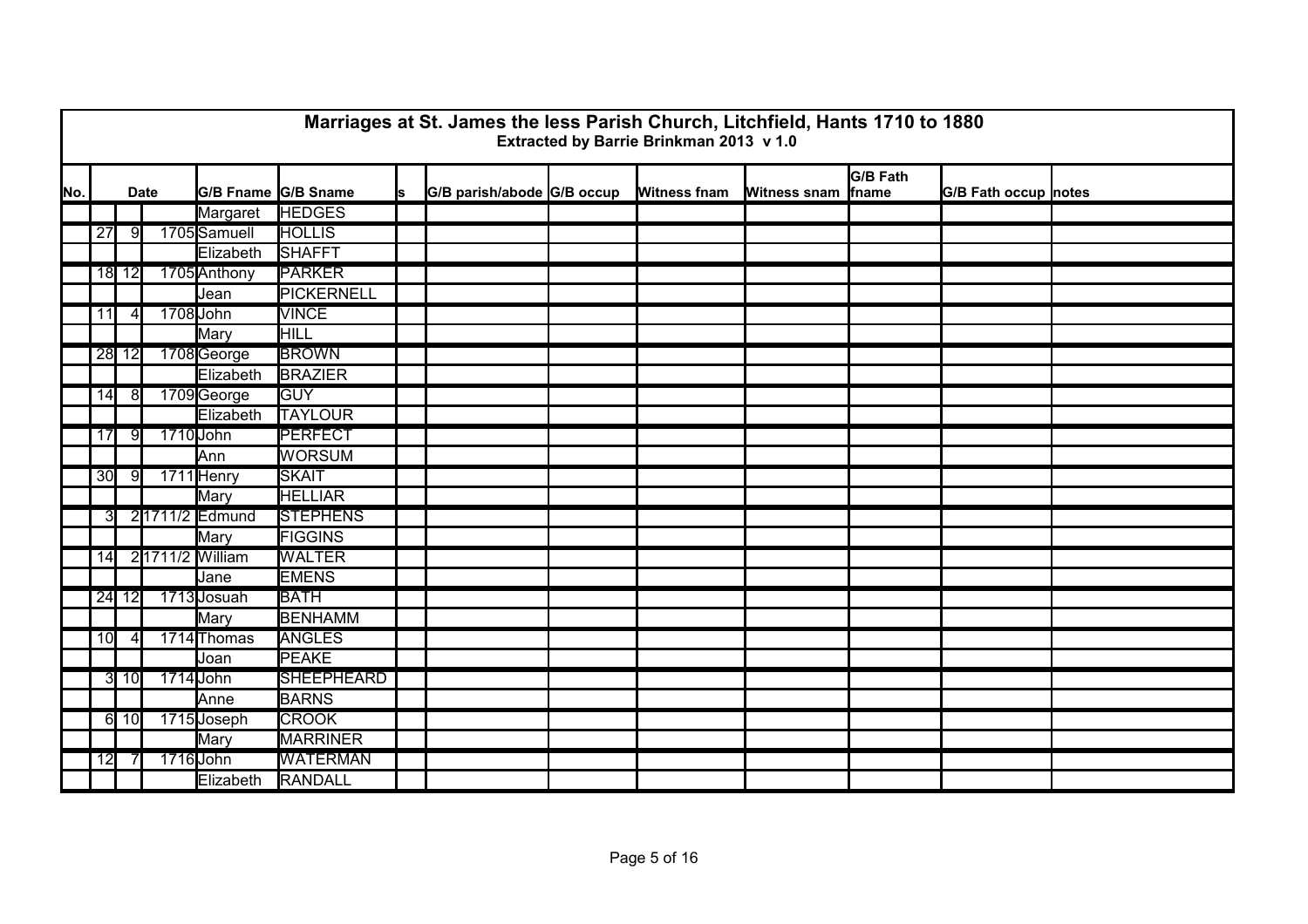|     |                 |         |              |                     |                |    | Marriages at St. James the less Parish Church, Litchfield, Hants 1710 to 1880 | Extracted by Barrie Brinkman 2013 v 1.0 |                     |                   |                             |  |
|-----|-----------------|---------|--------------|---------------------|----------------|----|-------------------------------------------------------------------------------|-----------------------------------------|---------------------|-------------------|-----------------------------|--|
| No. |                 |         | <b>Date</b>  | G/B Fname G/B Sname |                | ls | G/B parish/abode G/B occup                                                    | <b>Witness fnam</b>                     | <b>Witness snam</b> | G/B Fath<br>fname | <b>G/B Fath occup notes</b> |  |
|     |                 | 24 12   |              | 1716 John           | <b>HALL</b>    |    |                                                                               |                                         |                     |                   |                             |  |
|     |                 |         |              | Dorothy             | <b>HAWKINS</b> |    |                                                                               |                                         |                     |                   |                             |  |
|     | $\overline{21}$ |         |              | 1 1716/7 George     | <b>TRIMMIN</b> |    |                                                                               |                                         |                     |                   |                             |  |
|     |                 |         |              | Johannah            | LESTER         |    |                                                                               |                                         |                     |                   |                             |  |
|     | 11              |         |              | 2 1738/9 Henery     | <b>WATS</b>    |    |                                                                               |                                         |                     |                   |                             |  |
|     |                 |         |              | Sarah               | <b>COMEN</b>   |    |                                                                               |                                         |                     |                   |                             |  |
|     |                 | $20$ 11 |              | 1739 John           | LONGMAN        |    |                                                                               |                                         |                     |                   |                             |  |
|     |                 |         |              | Ann                 | <b>CARTER</b>  |    |                                                                               |                                         |                     |                   |                             |  |
|     | $6 \mid$        |         | 11739/40John |                     | <b>FOSBERY</b> |    |                                                                               |                                         |                     |                   |                             |  |
|     |                 |         |              | Sarah               | <b>GODDARD</b> |    |                                                                               |                                         |                     |                   |                             |  |
|     | 61              |         | 21738/39John |                     | <b>LEDGER</b>  |    |                                                                               |                                         |                     |                   |                             |  |
|     |                 |         |              | Sarah               | <b>COPER</b>   |    |                                                                               |                                         |                     |                   |                             |  |
|     | 19              |         |              | 21739/40Anthony     | <b>LEDGER</b>  |    |                                                                               |                                         |                     |                   |                             |  |
|     |                 |         |              | Elizabeth           | <b>PEES</b>    |    |                                                                               |                                         |                     |                   |                             |  |
|     | $6 \mid$        | 4       |              | 1740 Thomas         | <b>STUTLY</b>  |    |                                                                               |                                         |                     |                   |                             |  |
|     |                 |         |              | <b>Ann</b>          | PORTER         |    |                                                                               |                                         |                     |                   |                             |  |
|     | 10              |         |              | 21740/1 Edward      | <b>WEDG</b>    |    |                                                                               |                                         |                     |                   |                             |  |
|     |                 |         |              | Katren              | <b>GODDARD</b> |    |                                                                               |                                         |                     |                   |                             |  |
|     | $\overline{2}$  | 81      |              | 1741 Charles        | <b>GOYES</b>   |    |                                                                               |                                         |                     |                   |                             |  |
|     |                 |         |              | Elizabeth           | GODDARD        |    |                                                                               |                                         |                     |                   |                             |  |
|     |                 | 2 12    |              | 1744 Charles        | <b>MARTIN</b>  |    |                                                                               |                                         |                     |                   |                             |  |
|     |                 |         |              | Ann                 | <b>STUTLY</b>  |    |                                                                               |                                         |                     |                   |                             |  |
|     |                 | 19 10   |              | 1746 John           | <b>FISHER</b>  |    |                                                                               |                                         |                     |                   |                             |  |
|     |                 |         |              | Olef                | <b>PES</b>     |    |                                                                               |                                         |                     |                   |                             |  |
|     |                 | 16 11   |              | 1746 Robert         | <b>COPER</b>   |    |                                                                               |                                         |                     |                   |                             |  |
|     |                 |         |              | Elizabeth           | <b>WILKNES</b> |    |                                                                               |                                         |                     |                   |                             |  |
|     | $\overline{2}$  | 12      |              | 1746 William        | <b>WEDGE</b>   |    |                                                                               |                                         |                     |                   |                             |  |
|     |                 |         |              | Mary                | STEFENSON      |    |                                                                               |                                         |                     |                   |                             |  |
|     |                 | $29$ 10 |              | 1750 Joseph         | <b>FISHER</b>  |    |                                                                               |                                         |                     |                   |                             |  |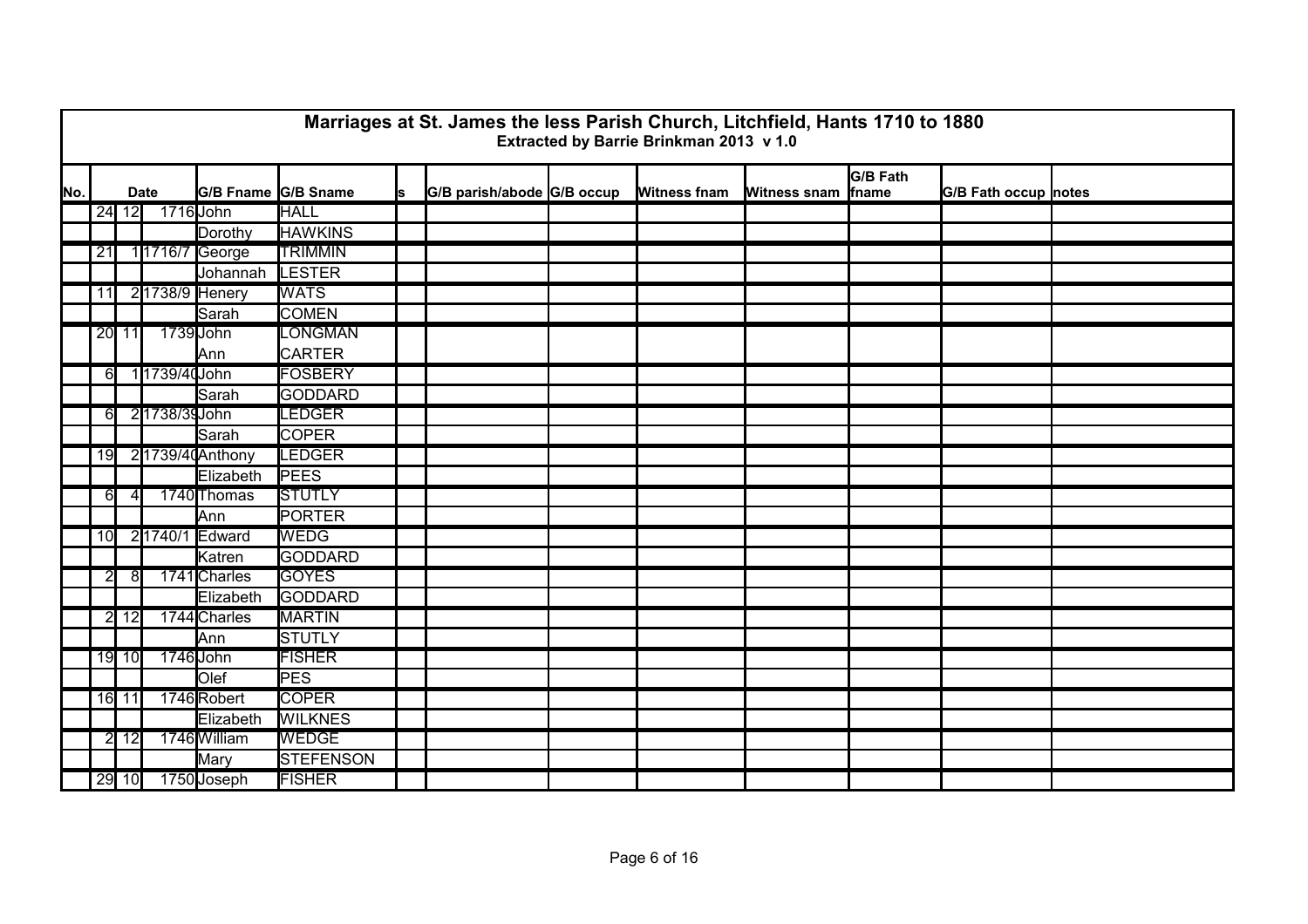|                |                |                           |             |              |                                |         | Marriages at St. James the less Parish Church, Litchfield, Hants 1710 to 1880 | Extracted by Barrie Brinkman 2013 v 1.0 |                     |                                  |                      |         |
|----------------|----------------|---------------------------|-------------|--------------|--------------------------------|---------|-------------------------------------------------------------------------------|-----------------------------------------|---------------------|----------------------------------|----------------------|---------|
| No.            |                |                           | <b>Date</b> |              | G/B Fname G/B Sname            | ls      | G/B parish/abode G/B occup                                                    | <b>Witness fnam</b>                     | <b>Witness snam</b> | <b>G/B Fath</b><br><i>f</i> name | G/B Fath occup notes |         |
|                |                |                           |             | Elizabeth    | <b>STUEFONS</b>                |         |                                                                               |                                         |                     |                                  |                      |         |
|                |                | 13 10                     |             | 1751 Thomas  | <b>STRAINGES</b>               |         |                                                                               |                                         |                     |                                  |                      |         |
|                |                |                           |             | Mari         | <b>WILLES</b>                  |         |                                                                               |                                         |                     |                                  |                      |         |
|                | 26             |                           |             | 1752 Isaac   | <b>GODDARD</b>                 |         |                                                                               |                                         |                     |                                  |                      |         |
|                |                |                           |             | Elizabeth    | <b>BURCHALL</b>                |         |                                                                               |                                         |                     |                                  |                      |         |
|                |                | $30$ 10                   |             | 1753 William | <b>HEREN</b>                   |         |                                                                               |                                         |                     |                                  |                      |         |
|                |                |                           |             | Jan          | <b>BOX</b>                     |         |                                                                               |                                         |                     |                                  |                      |         |
|                | 20             |                           |             | 1755 Thomas  | <b>PHILPOT alias</b><br>PURVER |         | Woodcote                                                                      | John                                    | DAVIES              |                                  |                      |         |
|                |                |                           |             | Elizabeth    | <b>COOPER</b>                  |         | Woodcote                                                                      | Elizabeth                               | BELL                |                                  |                      |         |
|                |                | 2 27 10                   |             | 1755 Thomas  | <b>TULL</b>                    |         | Whitchurch                                                                    | Roger                                   | <b>GODDARD</b>      |                                  |                      |         |
|                |                |                           |             | Hannah       | MULFI                          | wid otp |                                                                               | Mary                                    | <b>BELL</b>         |                                  |                      |         |
|                |                | 3 22 10                   |             | 1756 John    | <b>FRANKLAND</b>               |         | <b>St Mary Bourne</b>                                                         | Roger                                   | <b>GODDARD</b>      |                                  |                      |         |
|                |                |                           |             |              | Susannah ALDERMAN              |         | Woodcote                                                                      | Philly                                  | <b>DOBSON</b>       |                                  |                      |         |
| $\overline{4}$ |                | $6 \overline{\smash{12}}$ |             | 1756 John    | <b>STEVENS</b>                 |         | Odiham                                                                        | Richard                                 | <b>GODDARD</b>      |                                  |                      |         |
|                |                |                           |             |              | <b>Ann</b>                     |         | otp WILKINS                                                                   | Elizabeth                               | CEBGARD ?           |                                  |                      |         |
| 5              | $\overline{2}$ | $5 \mid$                  |             | 1757 Thomas  | <b>BRADLEY</b>                 |         | <b>St Mary Bourne</b>                                                         | Robert                                  | <b>GODDARD</b>      |                                  |                      |         |
|                |                |                           |             | Mary         | FRENCH                         |         | otp                                                                           | Thomas                                  | <b>FILMORE</b>      |                                  |                      |         |
| 61             |                | $8$ 10                    |             | 1758 Thomas  | <b>WEBB</b>                    |         | otp                                                                           | Richard                                 | <b>GODDARD</b>      |                                  |                      |         |
|                |                |                           |             | Martha       | <b>CROOKE</b>                  |         | otp                                                                           | Catherine                               | FOSTER              |                                  |                      |         |
|                |                | $2$ 11                    |             | 1760 John    | <b>GALE</b>                    |         | Collingbourne<br>Ducies Wilts                                                 | Catherine                               | <b>EDWARDS</b>      |                                  |                      | Licence |
|                |                |                           |             | Elizabeth    | <b>BELL</b>                    |         | Fitchfieldy ?                                                                 | Catherine                               | FOSTER              |                                  |                      |         |
| 8              |                | $2$ 11                    |             | 1760 John    | <b>TARRANT</b>                 |         | Whitchurch                                                                    | Edward                                  | <b>BOX</b>          |                                  |                      | Licence |
|                |                |                           |             | Mary         | <b>BOX</b>                     |         | lotp                                                                          | John                                    | FOSBURY             |                                  |                      |         |
|                |                | 9 19 11                   |             | 1761 John    | <b>SPIER</b>                   |         | North Waltham                                                                 | John                                    | <b>WILKINS</b>      |                                  |                      |         |
|                |                |                           |             | Ann          | <b>WILKINS</b>                 |         | lotp                                                                          | Elizabeth                               | <b>WILKINS</b>      |                                  |                      |         |
|                | 10 22 11       |                           |             | 1761 Thomas  | <b>HATTEN</b>                  |         | Woodcote                                                                      | Robert                                  | <b>GODDARD</b>      |                                  |                      |         |
|                |                |                           |             | Martha       | <b>MAYS</b>                    |         | Woodcote                                                                      | Thomas                                  | <b>HOLDAWAY</b>     |                                  |                      |         |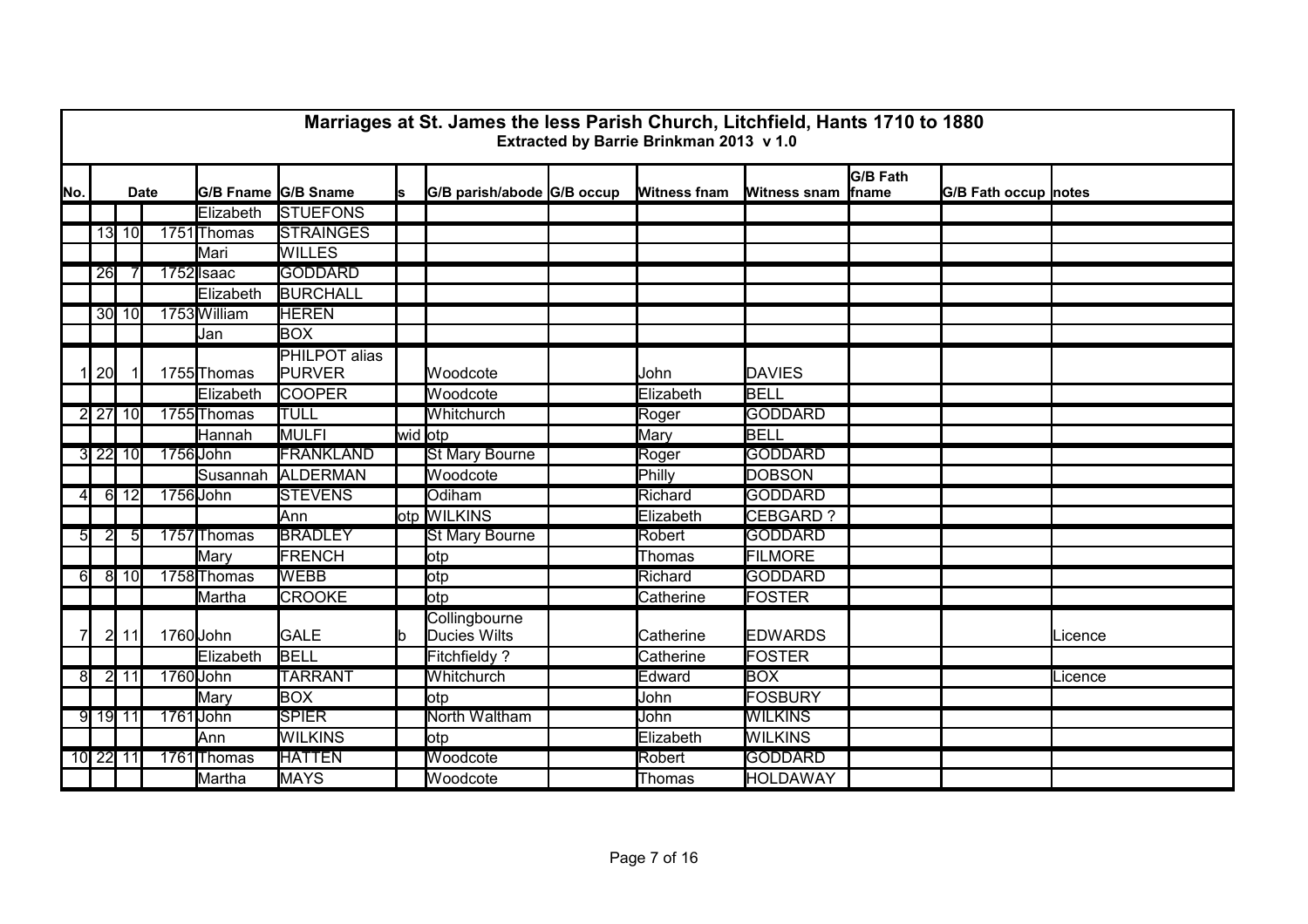|     |         |                |             |                |                     |    | Marriages at St. James the less Parish Church, Litchfield, Hants 1710 to 1880 | Extracted by Barrie Brinkman 2013 v 1.0 |                             |                           |                             |         |
|-----|---------|----------------|-------------|----------------|---------------------|----|-------------------------------------------------------------------------------|-----------------------------------------|-----------------------------|---------------------------|-----------------------------|---------|
| No. |         |                | <b>Date</b> |                | G/B Fname G/B Sname | ls | G/B parish/abode G/B occup                                                    | <b>Witness fnam</b>                     | Witness snam                | G/B Fath<br><b>Ifname</b> | <b>G/B Fath occup notes</b> |         |
|     | $11$ 13 | $6\sqrt{2}$    |             | 1762 Thomas    | <b>PHILPOT</b>      |    | Woodcote                                                                      | Robert                                  | <b>GODDARD</b>              |                           |                             |         |
|     |         |                |             | Ann            | MAY                 |    | Woodcote                                                                      | Ann                                     | PEARCE                      |                           |                             |         |
|     | $12$ 17 | $\overline{4}$ |             | 1768Robert     | <b>HOLDWAY</b>      |    | Woodcote                                                                      | Jacob                                   | <b>SKEATES</b>              |                           |                             |         |
|     |         |                |             | Elizabeth      | <b>PIPER</b>        |    | Woodcote                                                                      | Barbara                                 | <b>WEGG</b>                 |                           |                             |         |
|     | $13$ 10 |                |             | 1768 Joseph    | <b>JINNINGS</b>     |    | otp                                                                           | William                                 | <b>WILKINS</b>              |                           |                             |         |
|     |         |                |             | Elizabeth      | <b>WILKINS</b>      |    | lotp                                                                          | Elizabeth                               | <b>GRACE</b>                |                           |                             |         |
| 14  |         | $6$ 11         |             | 1768 Thomas    | <b>WEBB</b>         |    | Freefolk                                                                      | Sarah                                   | <b>VINCENT</b>              |                           |                             |         |
|     |         |                |             | Elizabeth      | BENDALL             |    | lotp                                                                          | Richard                                 | <b>BUTT</b>                 |                           |                             |         |
|     | $15$ 26 |                |             | 1769 James     | <b>FELLOWS</b>      |    | Crawley                                                                       | <b>Mary</b>                             | <b>HOOPER</b>               |                           |                             |         |
|     |         |                |             | Mary           | <b>BELL</b>         |    | lotp                                                                          | Richard                                 | <b>BUTT</b>                 |                           |                             |         |
|     | 16 20   |                |             | 1769 Earle     | <b>VINCENT</b>      |    | lotp                                                                          | John?                                   | <b>VINCENT</b>              |                           |                             | Licence |
|     |         |                |             | Hannah         | <b>BECKLEY</b>      |    | Freefolk                                                                      | ?????                                   | <b>VINCENT</b>              |                           |                             |         |
| 17  | 41      | 41             |             | 1770 William   | <b>CRISP</b>        |    | lotp                                                                          | Elizabeth                               | <b>WEDGE</b>                |                           |                             |         |
|     |         |                |             | Barbara        | <b>WEDGE</b>        |    | St Mary Bourne                                                                | Thomas                                  | <b>FILMORE</b>              |                           |                             |         |
| 18  | -11     |                |             | 1770 Robert    | <b>TANNER</b>       |    | Woodcote                                                                      | Martha                                  | <b>SAMENS</b>               |                           |                             |         |
|     |         |                |             | Elizabeth      | <b>COOPER</b>       |    | Woodcote                                                                      | <b>Thomas</b>                           | <b>FILMORE</b>              |                           |                             |         |
| 19  |         | $4 \mid 11$    |             | 1770 John      | <b>HOLDWAY</b>      |    | Woodcote                                                                      | Edward                                  | <b>HEARN</b>                |                           |                             |         |
|     |         |                |             | Amey           | <b>LIDDEARDS</b>    |    | lotp                                                                          | <b>Thomas</b>                           | FILMORE                     |                           |                             |         |
|     |         | $20 \ 10 \ 12$ |             | 1770 Barnaby   | <b>BARLEY</b>       |    | Whitchurch                                                                    | Robert                                  | <b>VINCENT</b>              |                           |                             | Licence |
|     |         |                |             | Hannah         | <b>GODWIN</b>       |    | lotp                                                                          | Thomas                                  | FILMORE                     |                           |                             |         |
|     | $21$ 18 | -81            |             | 1771 Thomas    | <b>SWOTEN</b>       |    | <b>St Mary Bourne</b>                                                         | John                                    | <b>BACON</b>                |                           |                             |         |
|     |         |                |             | Elizabeth      | <b>BACON</b>        |    | Woodcote                                                                      | Thomas                                  | FILMORE                     |                           |                             |         |
|     | 22 26   | 9              |             | 1771William    | <b>PEARCE</b>       |    | Woodcote                                                                      | Amey                                    | <b>FILMORE</b>              |                           |                             |         |
|     |         |                |             | <b>Ann</b>     | <b>ROOMS</b>        |    | Woodcote                                                                      | Elizabeth                               | PHILPOT                     |                           |                             |         |
|     |         | $23$ $20$ $10$ |             | 1771 William   | <b>COOPER</b>       |    | lotp                                                                          | Ann                                     | <b>MERRY</b>                |                           |                             |         |
|     |         |                |             | <b>Bridget</b> | <b>MERRY</b>        |    | otp                                                                           | Thomas                                  | <b>FILMORE</b>              |                           |                             |         |
|     | 24 30   | $5 \vert$      |             | 1773John       | <b>HORN</b>         |    | lotp                                                                          | Elizabeth                               | $\overline{??\overline ??}$ |                           |                             |         |
|     |         |                |             | Jane           | <b>HERN</b>         |    | otp                                                                           | William                                 | <b>HERN</b>                 |                           |                             |         |
|     |         | $25$ 16 10     |             | 1774 Robert    | <b>HERN</b>         |    | Whitchurch                                                                    | William                                 | <b>VINCENT</b>              |                           |                             |         |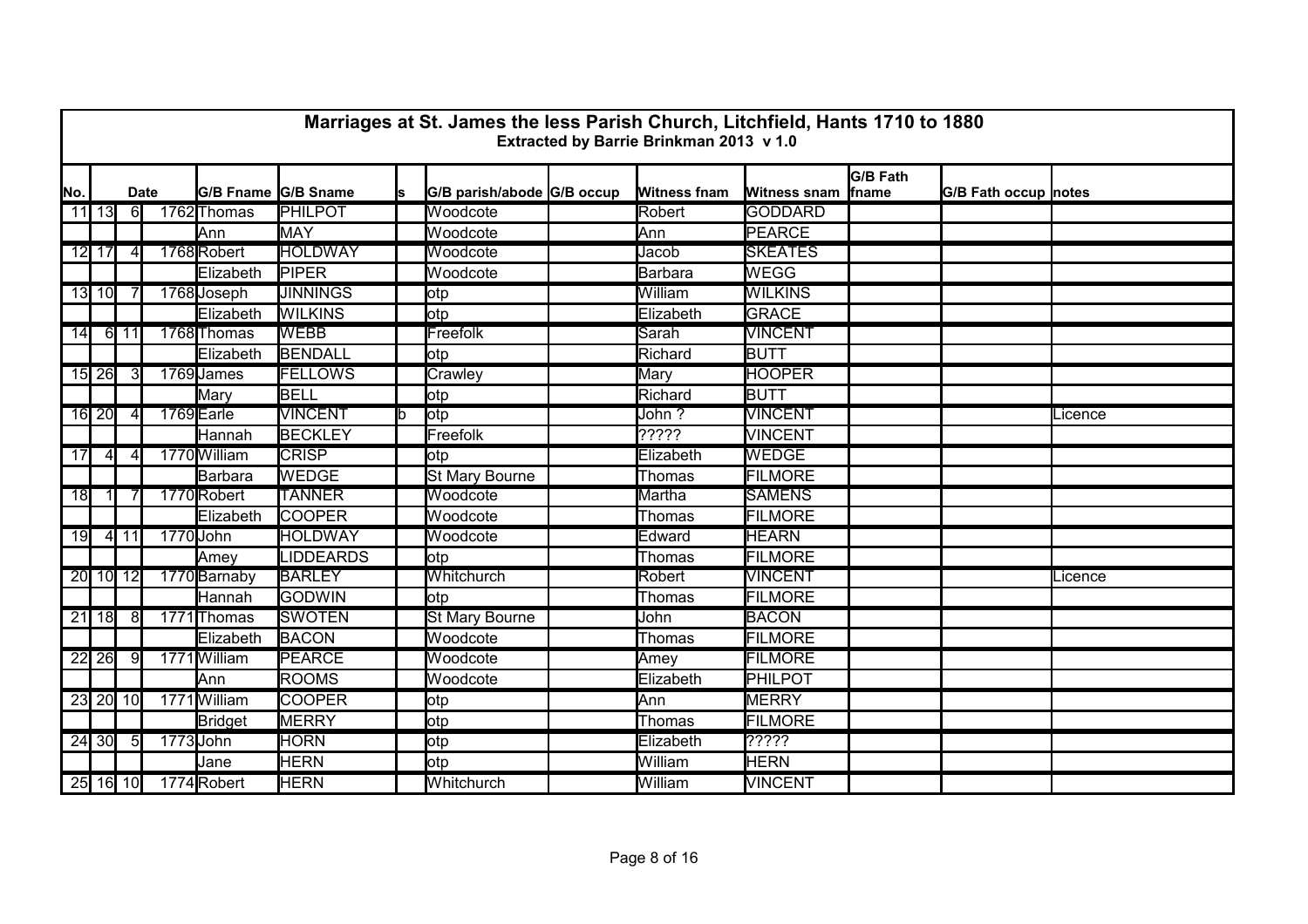|      |                |             |             |              |                     |    | Marriages at St. James the less Parish Church, Litchfield, Hants 1710 to 1880 | Extracted by Barrie Brinkman 2013 v 1.0 |                     |                                  |                             |  |
|------|----------------|-------------|-------------|--------------|---------------------|----|-------------------------------------------------------------------------------|-----------------------------------------|---------------------|----------------------------------|-----------------------------|--|
| ļΝo. |                |             | <b>Date</b> |              | G/B Fname G/B Sname | ls | G/B parish/abode G/B occup                                                    | <b>Witness fnam</b>                     | <b>Witness snam</b> | <b>G/B Fath</b><br><i>f</i> name | <b>G/B Fath occup notes</b> |  |
|      |                |             |             | Elizabeth    | <b>HUNTMELL</b>     |    | lotp                                                                          | John                                    | <b>DUNFORD</b>      |                                  |                             |  |
|      | $26$ 15        |             |             | 1775Joseph   | <b>SMITH</b>        |    | Woodcote                                                                      | Sarah                                   | <b>GRACE</b>        |                                  |                             |  |
|      |                |             |             | Asena        | <b>COOPER</b>       |    | Woodcote                                                                      | Thomas                                  | <b>FILMORE</b>      |                                  |                             |  |
| 27   |                | $3 \mid 12$ |             | 1775 Samuel  | <b>CATE</b>         |    | <b>St Mary Bourne</b>                                                         | Robert                                  | <b>TANNER</b>       |                                  |                             |  |
|      |                |             |             | Sarah        | <b>COOPER</b>       |    | Woodcote                                                                      | Thomas                                  | <b>FILMORE</b>      |                                  |                             |  |
|      | 28 30          | -3I         |             | 1777 Joseph  | <b>WEBB</b>         |    | Woodcote                                                                      | Bett                                    | <b>BULL</b>         |                                  |                             |  |
|      |                |             |             | Elizabeth    | <b>WHITE</b>        |    | Woodcote                                                                      | John                                    | <b>BATCHELOR</b>    |                                  |                             |  |
|      |                | 29 23 11    |             | 1777 George  | <b>COOPER</b>       |    | Woodcote                                                                      | Amy                                     | <b>FILMORE</b>      |                                  |                             |  |
|      |                |             |             | Mary         | <b>BASFORD</b>      |    | Woodcote                                                                      | Thomas                                  | <b>FILMORE</b>      |                                  |                             |  |
|      | 30 16          | -91         |             | 1778 William | <b>HINDEN</b>       |    | otp                                                                           | Elizabeth                               | <b>BRADLY</b>       |                                  |                             |  |
|      |                |             |             | Jemima       | <b>BRADLY</b>       |    | lotp                                                                          | Thomas                                  | FILMORE             |                                  |                             |  |
|      |                | $31$ 10 10  |             | 1778John     | <b>WIGLEY</b>       |    | otp                                                                           | Amey                                    | <b>FILMORE</b>      |                                  |                             |  |
|      |                |             |             | Hannah       | <b>LEVEY</b>        |    | otp                                                                           | Thomas                                  | FILMORE             |                                  |                             |  |
|      | $32$ 16        | -51         |             | 1779 Robert  | <b>FISHER</b>       |    | Ashe                                                                          | Rachael                                 | <b>MEGGS</b>        |                                  |                             |  |
|      |                |             |             | Ann          | <b>BOULDEN</b>      |    | otp                                                                           | William                                 | <b>STEVENS</b>      |                                  |                             |  |
| 33   |                | 81          |             | 1779 John    | <b>FILMORE</b>      |    | lotp                                                                          | John                                    | <b>HUNTMILL</b>     |                                  |                             |  |
|      |                |             |             | Ann          | <b>HUNTMILL</b>     |    | otp                                                                           | Amey                                    | <b>FILMORE</b>      |                                  |                             |  |
| 34   |                | 4 11        |             | 1781 Thomas  | <b>FILMORE</b>      |    | otp                                                                           | Amey                                    | <b>FILMORE</b>      |                                  |                             |  |
|      |                |             |             | Mary         | DANCE               |    | lotp                                                                          | Thomas                                  | FILMORE             |                                  |                             |  |
| 35   | $\overline{3}$ | 31          |             | 1782 Isaac   | <b>MAYERS</b>       |    | <b>Bucklebury</b>                                                             | Hannah                                  | <b>WEDGE</b>        |                                  |                             |  |
|      |                |             |             | Mary         | <b>JESTICO</b>      |    | <b>Bucklebury</b>                                                             | Mary                                    | <b>GALE</b>         |                                  |                             |  |
|      |                | 36 12 10    |             | 1783 Joseph  | <b>CHURCHEL</b>     |    | <b>l</b> otp                                                                  | John                                    | <b>GODDARD</b>      |                                  |                             |  |
|      |                |             |             | Sarah        | <b>COLE</b>         |    | lotp                                                                          | Lidy                                    | GODDARD             |                                  |                             |  |
| 37   |                | $7$ 12      |             | 1784 Edward  | <b>WEDGE</b>        |    | <b>St Mary Bourne</b>                                                         | Amey                                    | <b>FILMORE</b>      |                                  |                             |  |
|      |                |             |             | Mary         | GALE                |    | lotp                                                                          | Thomas                                  | <b>FILMORE</b>      |                                  |                             |  |
| 38   |                |             |             | 1789 David   | <b>HUNTMILL</b>     |    | Whitchurch                                                                    | Ann                                     | <b>FILMORE</b>      |                                  |                             |  |
|      |                |             |             | Amey         | <b>FILMORE</b>      |    | otp                                                                           | <b>Thomas</b>                           | <b>FILMORE</b>      |                                  |                             |  |
|      | <b>16</b>      | 41          |             | 1789 John    | <b>HOLMES</b>       |    | <b>West Lavington</b>                                                         | John                                    | <b>CHALK</b>        |                                  |                             |  |
|      |                |             |             | Ann          | <b>HAWKINS</b>      |    | otp                                                                           | Christine                               | <b>COLLINS</b>      |                                  |                             |  |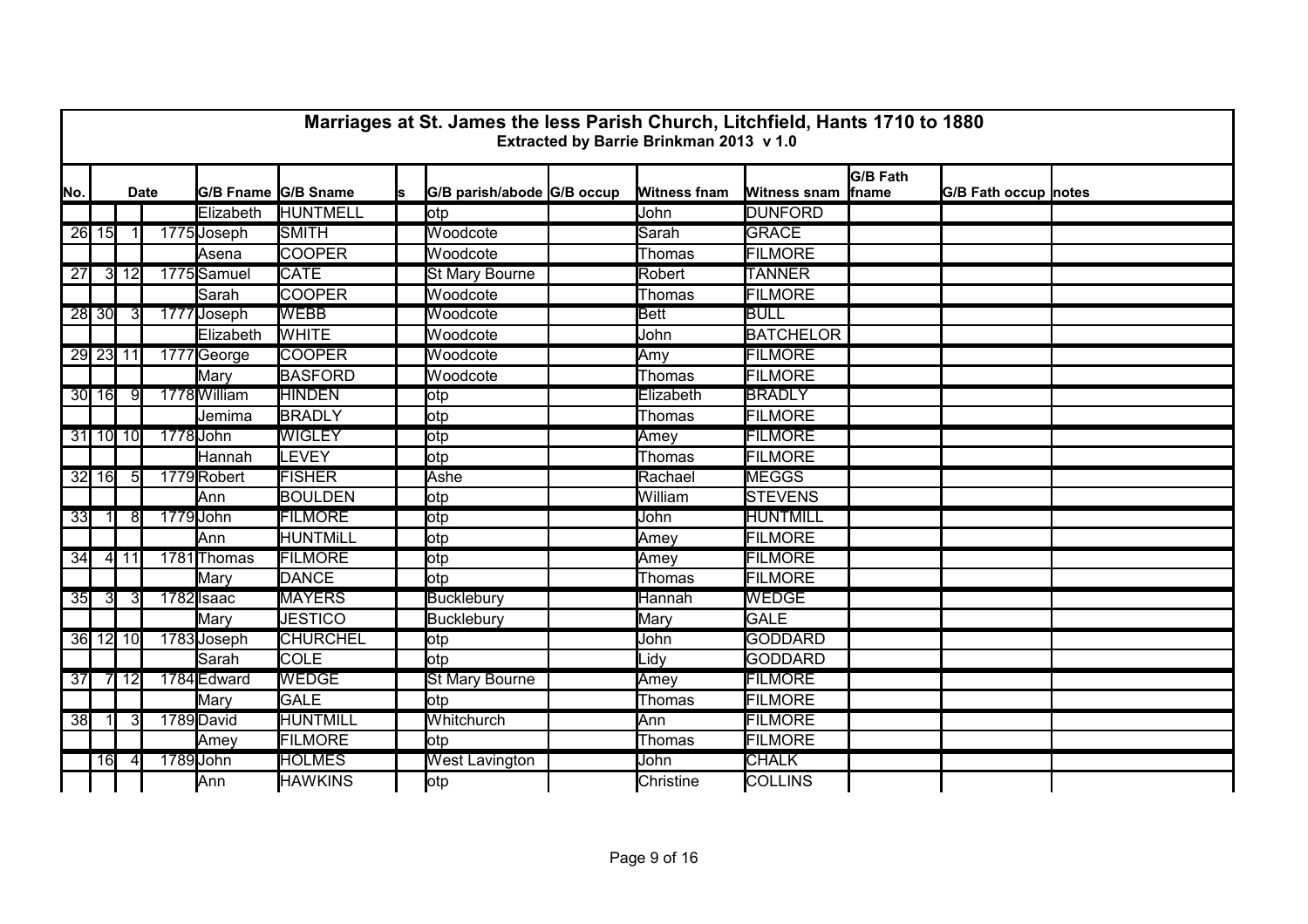|     |                |                |             |              |                     |     | Marriages at St. James the less Parish Church, Litchfield, Hants 1710 to 1880 | Extracted by Barrie Brinkman 2013 v 1.0 |                     |                   |                             |                   |
|-----|----------------|----------------|-------------|--------------|---------------------|-----|-------------------------------------------------------------------------------|-----------------------------------------|---------------------|-------------------|-----------------------------|-------------------|
| No. |                |                | <b>Date</b> |              | G/B Fname G/B Sname | ls  | G/B parish/abode G/B occup                                                    | <b>Witness fnam</b>                     | <b>Witness snam</b> | G/B Fath<br>fname | <b>G/B Fath occup notes</b> |                   |
|     | 10             | 5 <sub>l</sub> |             | 1789 James   | <b>PAICE</b>        |     | <b>Barton Stacey</b>                                                          | Robert                                  | <b>DELLWOOD</b>     |                   |                             |                   |
|     |                |                |             | Luce         | <b>CRIPS</b>        |     | lotp                                                                          | Sarah                                   | <b>WYNCH</b>        |                   |                             |                   |
|     |                | $26$ 10        |             | 1789 Isaac   | <b>JEFFRIES</b>     | lb  | Broadhinton, Wilts                                                            | Jane                                    | <b>FREEMANTLE</b>   |                   |                             | Licence           |
|     |                |                |             | Jane         | FREEMANTLE          |     | Woodcote                                                                      | Patince                                 | PEARCE              |                   |                             |                   |
|     |                | 19 12          |             | 1791 Jacob   | <b>COOPER</b>       |     | Woodcote                                                                      | George                                  | LAMBDEN             |                   |                             |                   |
|     |                |                |             | Martha       | LAMBDEN             | sp  | Woodcote                                                                      | Hannah                                  | <b>COOPER</b>       |                   |                             |                   |
|     |                | $20$ 10        |             | 1793 William | <b>TANNER</b>       | lb. | Woodcote                                                                      |                                         |                     |                   |                             | <b>Banns only</b> |
|     |                |                |             | Alice        | <b>HOLDWAY</b>      |     | <b>Burgclere</b>                                                              |                                         |                     |                   |                             |                   |
|     |                | 11 11          |             | 1793 John    | <b>PEARCE</b>       |     | Woodcote                                                                      | Thomas                                  | <b>TANNER</b>       |                   |                             |                   |
|     |                |                |             | Martha       | <b>TANNER</b>       | sp  | Woodcote                                                                      | Mary                                    | PALMER?             |                   |                             |                   |
|     | 15             | 51             |             | 1797 William | <b>HART</b>         | lh. | Woodcote                                                                      | James                                   | <b>BUDGMAN?</b>     |                   |                             |                   |
|     |                |                |             | Hannah       | KILMASTER           | lsp | Woodcote                                                                      | Anna                                    | KILMASTER           |                   |                             |                   |
|     | 29             | 51             |             | 1797 William | <b>NICOLAS</b>      |     | <b>Woodcote</b>                                                               | David                                   | <b>HAWKINS</b>      |                   |                             |                   |
|     |                |                |             | Hannah       | <b>SMITH</b>        | lsp | Woodcote                                                                      | Diana                                   | <b>HAWKINS</b>      |                   |                             |                   |
|     | 29             | 5I             |             | 1797 John    | <b>HORNE</b>        |     | wid Woodcote                                                                  | Charlotte                               | <b>MARTIN</b>       |                   |                             |                   |
|     |                |                |             | Elizabeth    | <b>STROUD</b>       |     | Woodcote                                                                      | Thomas                                  | <b>FILMORE</b>      |                   |                             |                   |
|     | 6              |                |             | 1800 Thomas  | <b>PURVER</b>       | lb  | Hurstbourne                                                                   | <b>Thomas</b>                           | <b>HAWKINS</b>      |                   |                             |                   |
|     |                |                |             | Christian    | <b>HAWKINS</b>      | lsp | Woodcote                                                                      | Ann                                     | <b>HAWKINS</b>      |                   |                             |                   |
|     |                | $12$ 10        |             | 1801 John    | <b>LANCASHIRE</b>   | lb. | lotp                                                                          | James                                   | LANCASHIRE          |                   |                             |                   |
|     |                |                |             | Mary         | <b>GODDARD</b>      | lsp | lotp                                                                          | Elizabeth                               | <b>HATT</b>         |                   |                             |                   |
|     |                | 30 11          |             | 1801 John    | <b>HOOPER</b>       |     | <b>West Lavington</b>                                                         | <b>Thomas</b>                           | <b>PURVER</b>       |                   |                             |                   |
|     |                |                |             | Diana        | <b>HAWKINS</b>      | lsp | Woodcote                                                                      | Frances                                 | <b>COLLIER</b>      |                   |                             |                   |
|     | $\overline{4}$ |                |             | 1802 Robert  | <b>STACEY</b>       |     | lotp                                                                          | Mary                                    | <b>SHRIMPTON</b>    |                   |                             |                   |
|     |                |                |             | Elizabeth    | <b>CRIPS</b>        | sp  | lotp                                                                          | <b>Thomas</b>                           | <b>FILMORE</b>      |                   |                             |                   |
|     |                | $25$ 10        |             | 1802 John    | <b>CURTIS</b>       | lb  | Highclere                                                                     | William                                 | <b>VINCENT</b>      |                   |                             |                   |
|     |                |                |             | Sarah        | <b>VINCENT</b>      | sp  | lotp                                                                          | Elizabeth                               | <b>VINCENT</b>      |                   |                             |                   |
|     |                | $11$ 12        |             | 1803 Charles | <b>CUMMINS</b>      |     | <b>Burghclere</b>                                                             | Charlotte                               | <b>CUMMINS</b>      |                   |                             |                   |
|     |                |                |             | Sarah        | <b>CRIPS</b>        |     | lotp                                                                          | Mary                                    | SHRIMPTON           |                   |                             |                   |
|     |                | $21$ 10        |             | 1804 William | <b>HORN</b>         | lb. | <b>St Mary Bourne</b>                                                         | John                                    | <b>MARTYN</b>       |                   |                             |                   |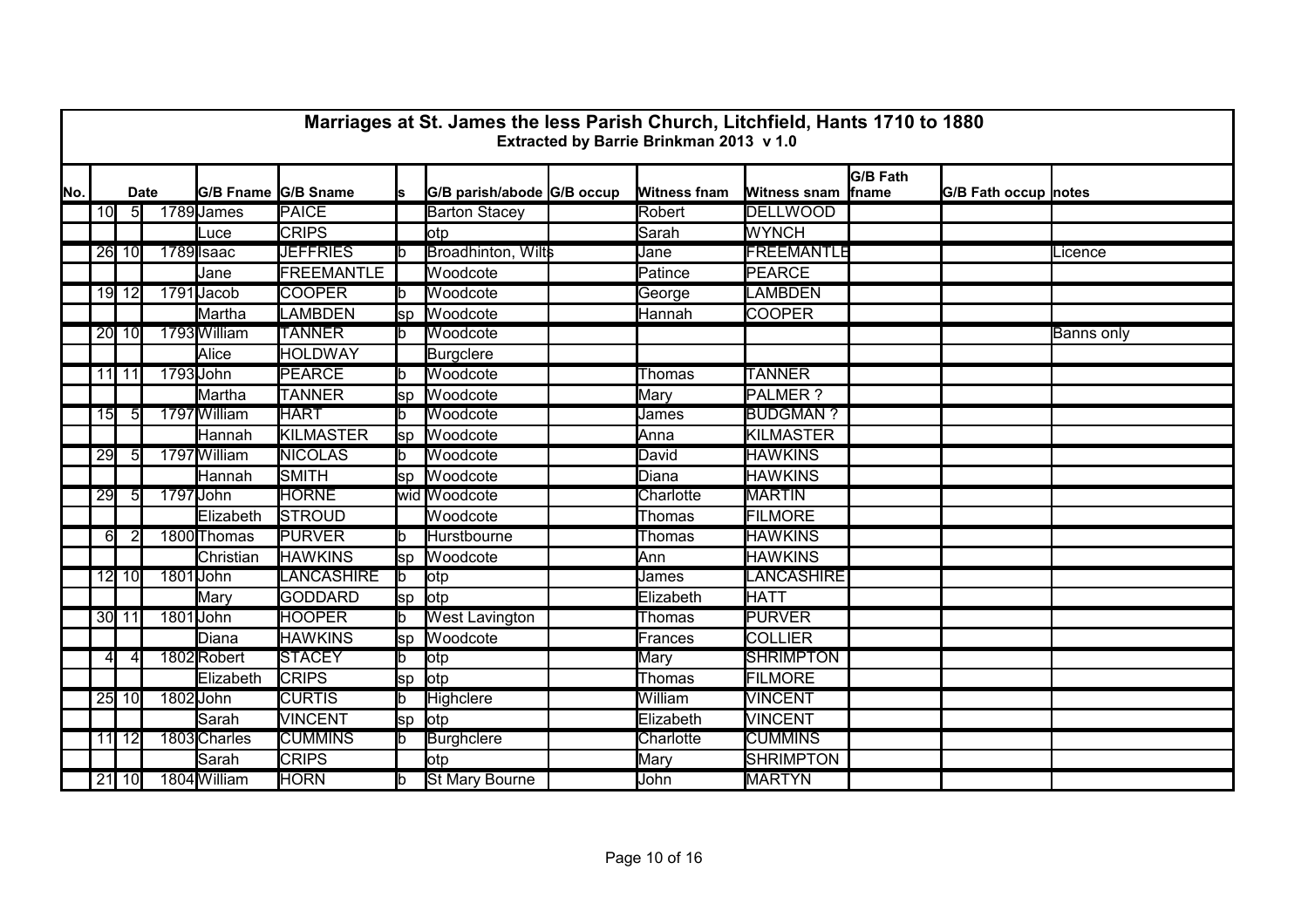|     |                  |                |             |                           |                     |         | Marriages at St. James the less Parish Church, Litchfield, Hants 1710 to 1880 | Extracted by Barrie Brinkman 2013 v 1.0 |                      |                                 |                      |  |
|-----|------------------|----------------|-------------|---------------------------|---------------------|---------|-------------------------------------------------------------------------------|-----------------------------------------|----------------------|---------------------------------|----------------------|--|
| No. |                  |                | <b>Date</b> |                           | G/B Fname G/B Sname |         | G/B parish/abode G/B occup                                                    | <b>Witness fnam</b>                     | <b>Witness snam</b>  | <b>G/B Fath</b><br><b>fname</b> | G/B Fath occup notes |  |
|     |                  |                |             | Phoebe                    | <b>HELLIER</b>      | lsp     | lotp                                                                          | Thomas                                  | $\overline{? ? ? ?}$ |                                 |                      |  |
|     | зI               | 61             |             | 1805 David                | <b>FILMORE</b>      | b.      | otp                                                                           | John                                    | <b>FILMORE</b>       |                                 |                      |  |
|     |                  |                |             | Mary<br>Shrimpton VINCENT |                     | lsp     | lotp                                                                          | Ann                                     | FILMORE              |                                 |                      |  |
|     | 30               |                |             | 1806 Charles              | <b>SHORT</b>        | lb.     | Downton, Wilts                                                                | Joseph                                  | <b>VINCENT</b>       |                                 |                      |  |
|     |                  |                |             | Elizabeth<br>Soper        | <b>VINCENT</b>      | sp lotp |                                                                               | Mary                                    | VINCENT              |                                 |                      |  |
|     | 29               | 5 <sub>l</sub> |             | 1806 William              | LANSLEY             | b.      | Fifield                                                                       | Joseph                                  | <b>VINCENT</b>       |                                 |                      |  |
|     |                  |                |             | Mary<br>Sophia            | <b>VINCENT</b>      | lsp     | <b>l</b> otp                                                                  | Susanna                                 | <b>CUMMINS</b>       |                                 |                      |  |
|     |                  | $21$ 11        |             | 1809 Elisha               | <b>HORN</b>         | b.      | lotp                                                                          | Jeffrey                                 | <b>WEBB</b>          |                                 |                      |  |
|     |                  |                |             | Charlotte                 | <b>MARTIN</b>       | sp      | Woodcote                                                                      | John                                    | <b>FILMORE</b>       |                                 |                      |  |
|     |                  | $29$ 10        |             | 1810 Richard              | <b>GRIGG</b>        | b.      | otp                                                                           | William                                 | ?????                |                                 |                      |  |
|     |                  |                |             | Charlotte                 | SMITH               | lsp     | lotp                                                                          | John                                    | <b>FILMORE</b>       |                                 |                      |  |
|     |                  | $13$ 12        |             | 1810 John                 | <b>PEARCE</b>       |         | wid Woodcote                                                                  | John                                    | <b>FILMORE</b>       |                                 |                      |  |
|     |                  |                |             | Charlotte                 | <b>BRIDGEMAN</b>    | lsp     | lotp                                                                          | Mary                                    | <b>FILMORE</b>       |                                 |                      |  |
|     |                  | 19 10          |             | 1812 Charles              | <b>RALPH</b>        | b.      | lotp                                                                          | William                                 | <b>GROOM</b>         |                                 |                      |  |
|     |                  |                |             | Elizabeth                 | <b>RALPH</b>        |         | otp                                                                           | John                                    | <b>FILMORE</b>       |                                 |                      |  |
|     | 1 26 12          |                |             | 1815 Benjamin             | <b>ARCHER</b>       |         | <b>St Mary Bourne</b>                                                         | William                                 | <b>NEWMAN</b>        |                                 |                      |  |
|     |                  |                |             | Marion                    | PUZEY               | lsp     | Woodcote                                                                      | <b>Tabitha</b>                          | <b>NEWMAN</b>        |                                 |                      |  |
|     | $2$ 19           |                |             | 1817 James                | <b>WITTS</b>        |         | Wonston                                                                       | Hannah                                  | <b>ROLFE</b>         |                                 |                      |  |
|     |                  |                |             | Sarah                     | <b>HALL</b>         | sp      | lotp                                                                          | John                                    | <b>FILMORE</b>       |                                 |                      |  |
|     | 3 23             |                |             | 1819 John                 | <b>ADAMS</b>        | b.      | lotp                                                                          | James                                   | <b>FREEMANTLE</b>    |                                 |                      |  |
|     |                  |                |             | Elizabeth                 | KNIGHT              | wid otp |                                                                               | Anne                                    | ROLFE                |                                 |                      |  |
|     | $4 \mid 14 \mid$ | -51            |             | 1821George                | <b>GALES</b>        |         | <b>St Mary Bourne</b>                                                         | John                                    | <b>WRIGHT</b>        |                                 |                      |  |
|     |                  |                |             | Charlotte                 | GALES               |         | otp                                                                           | Anne                                    | ROLFE                |                                 |                      |  |
|     | $5$ 18           | -61            |             | 1822 William              | <b>PIPER</b>        |         | Woodcote                                                                      | Robert                                  | <b>COOPER</b>        |                                 |                      |  |
|     |                  |                |             | Elizabeth                 | <b>COX</b>          | lsp     | Woodcote                                                                      | Maria                                   | STRATTON             |                                 |                      |  |
|     | $6\overline{25}$ |                |             | 1823 Edward               | <b>COLBORN</b>      | wid otp |                                                                               | George                                  | <b>KENFIELD</b>      |                                 |                      |  |
|     |                  |                |             | <b>Sarah</b>              | <b>PADDICK</b>      | lsp     | otp                                                                           | Ann                                     | <b>ROLFE</b>         |                                 |                      |  |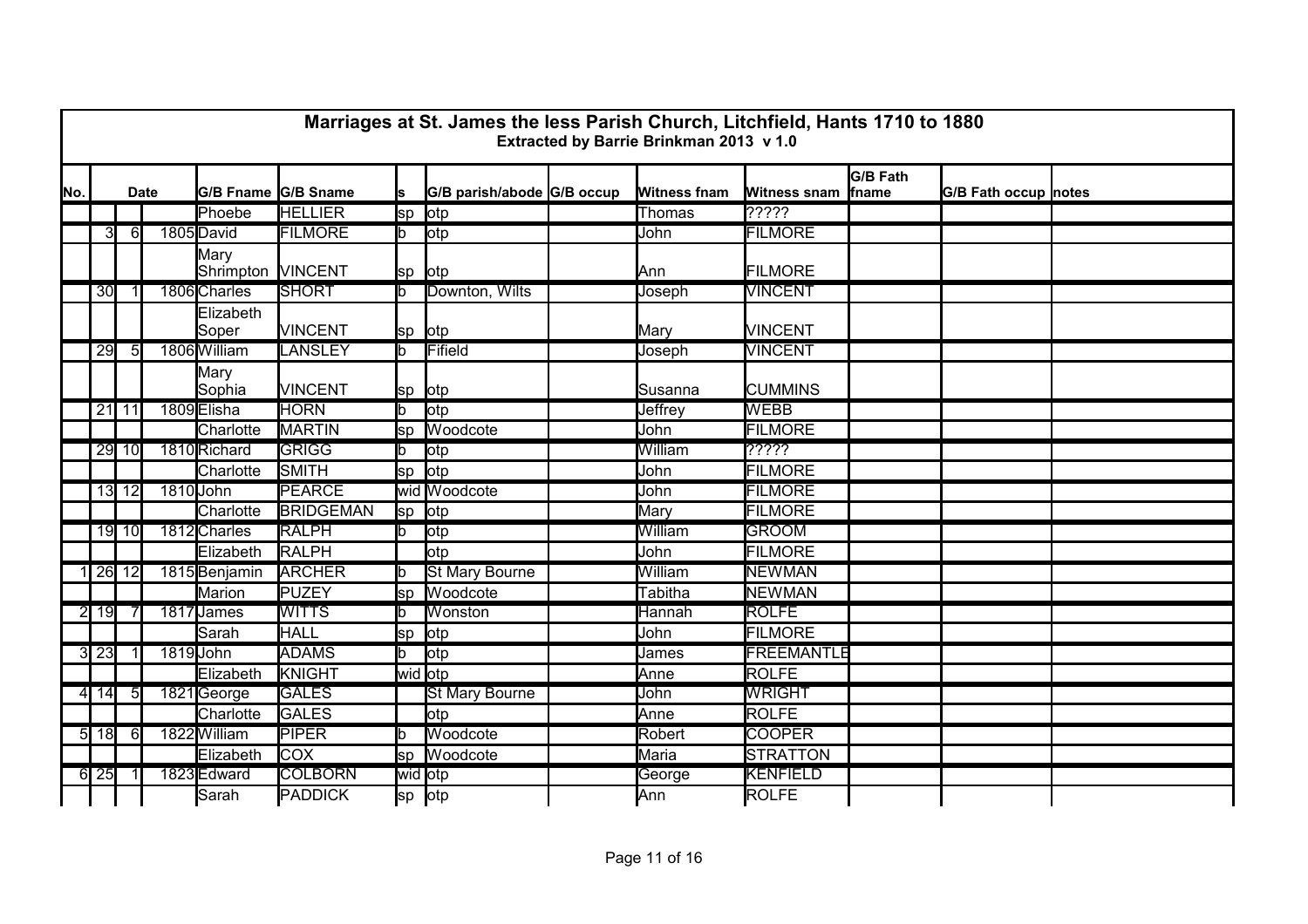|     |              |                 |             |              |                     |         | Marriages at St. James the less Parish Church, Litchfield, Hants 1710 to 1880 | Extracted by Barrie Brinkman 2013 v 1.0 |                     |                                  |                             |  |
|-----|--------------|-----------------|-------------|--------------|---------------------|---------|-------------------------------------------------------------------------------|-----------------------------------------|---------------------|----------------------------------|-----------------------------|--|
| No. |              |                 | <b>Date</b> |              | G/B Fname G/B Sname | s       | G/B parish/abode G/B occup                                                    | <b>Witness fnam</b>                     | <b>Witness snam</b> | <b>G/B Fath</b><br><i>f</i> name | <b>G/B Fath occup notes</b> |  |
|     |              | $\overline{11}$ |             | 1823 James   | <b>PALMER</b>       | lb.     | otp                                                                           | Frederick                               | <b>COOK</b>         |                                  |                             |  |
|     |              |                 |             | Mary         | <b>DOWNS</b>        | lsp     | lotp                                                                          | Hannah                                  | STULL ?             |                                  |                             |  |
| 8   |              | 31              |             | 1824 William | <b>PINK</b>         | lb      | lotp                                                                          | <b>Charles</b>                          | <b>PALMER</b>       |                                  |                             |  |
|     |              |                 |             | Ann          | RALPH               | sp      | lotp                                                                          | Dinah                                   | ROLFE               |                                  |                             |  |
| 9   | 7            | 51              |             | 1824 David   | <b>FILMER</b>       |         | wid otp                                                                       | Richard                                 | <b>COOK</b>         |                                  |                             |  |
|     |              |                 |             | Hanah        | <b>SHRIMPTON</b>    | sp lotp |                                                                               | Maria                                   | <b>CLACKE</b>       |                                  |                             |  |
|     |              | 10 17 12        |             | 1825 Thomas  | <b>GOODYER</b>      |         | otp                                                                           | <b>Thomas</b>                           | <b>JONES</b>        |                                  |                             |  |
|     |              |                 |             | Priscilla    | <b>JONES</b>        |         | Whiitchurch                                                                   | Lucy                                    | <b>STURGESS</b>     |                                  |                             |  |
|     | 11 17        | 61              |             | 1826 James   | <b>CRIPS</b>        |         | <b>l</b> otp                                                                  | George                                  | <b>BROWN</b>        |                                  |                             |  |
|     |              |                 |             | Allis        | <b>TANNER</b>       |         | lotp                                                                          | Susan Amelia                            | <b>SMITH</b>        |                                  |                             |  |
|     |              | 12 22 10        |             | 1827 William | <b>BARRETT</b>      |         | Woodcote                                                                      | Robert                                  | <b>TANNER</b>       |                                  |                             |  |
|     |              |                 |             | Sarah        | <b>TANNER</b>       |         | Woodcote                                                                      | Maria                                   | <b>TANNER</b>       |                                  |                             |  |
|     | 13 11        | 91              |             | 1828 William | <b>COOPER</b>       | lb.     | Woodcote                                                                      | Robert                                  | <b>COOPER</b>       |                                  |                             |  |
|     |              |                 |             | Cooper       | <b>HORN</b>         | sp      | Woodcote                                                                      | Elizabeth                               | <b>COOPER</b>       |                                  |                             |  |
|     | 14 20        |                 |             | 1829 Thomas  | <b>LANCASTER</b>    |         | otp                                                                           | George                                  | <b>CROOK</b>        |                                  |                             |  |
|     |              |                 |             | Susannah     | <b>CHANDLER</b>     | lsp     | lotp                                                                          | Elizabeth                               | <b>LANCASTER</b>    |                                  |                             |  |
|     |              | 15 26 12        | 1829 Isac   |              | <b>WAKEFIELD</b>    |         | ecconsted?                                                                    | George                                  | <b>WAKEFIELD</b>    |                                  |                             |  |
|     |              |                 |             | Mary Ann     | <b>HORN</b>         |         | otp                                                                           | Ann                                     | KIMBER              |                                  |                             |  |
|     |              | 16 18 10        |             | 1830 Thomas  | <b>COOPER</b>       |         | Woodcote                                                                      | Thomas                                  | <b>TANNER</b>       |                                  |                             |  |
|     |              |                 |             | Mariah       | <b>TANNER</b>       |         | Woodcote                                                                      | Sarah                                   | <b>BARRET</b>       |                                  |                             |  |
|     |              | 17 10 11        |             | 1831 William | <b>NICOLAS</b>      |         | Woodcote                                                                      | James                                   | <b>GALE</b>         |                                  |                             |  |
|     |              |                 |             | Mariah       | <b>GOODYEAR</b>     |         | Woodcote                                                                      | Sophia                                  | <b>NCOLAS</b>       |                                  |                             |  |
|     |              | 18 15 10        |             | 1832 William | <b>WALTER</b>       |         | Woodcote                                                                      | Abraham                                 | <b>PEARCE</b>       |                                  |                             |  |
|     |              |                 |             | Henrietta    | PEARCE              |         | Woodcote                                                                      | Eliza                                   | <b>BUTLER</b>       |                                  |                             |  |
|     |              | 19 10 11        |             | 1832 James   | <b>GALE</b>         |         | Woodcote                                                                      | William                                 | <b>GALE</b>         |                                  |                             |  |
|     |              |                 |             | Sophia       | <b>NICOOLAS</b>     |         | Woodcote                                                                      | Maria                                   | <b>NICOLAS</b>      |                                  |                             |  |
|     | 20 24 11     |                 |             | 1832 Charles | <b>LANCASTER</b>    |         | otp                                                                           | William                                 | <b>LAMBOURNE</b>    |                                  |                             |  |
|     |              |                 |             | Caroline     | <b>WEDGE</b>        |         | St Mary Bourne                                                                | Maria                                   | <b>LANCASTER</b>    |                                  |                             |  |
|     | $21 \quad 5$ |                 |             | 1834 Thomas  | <b>DENNIS</b>       |         | otp                                                                           | William                                 | <b>BRUNSDEN</b>     |                                  |                             |  |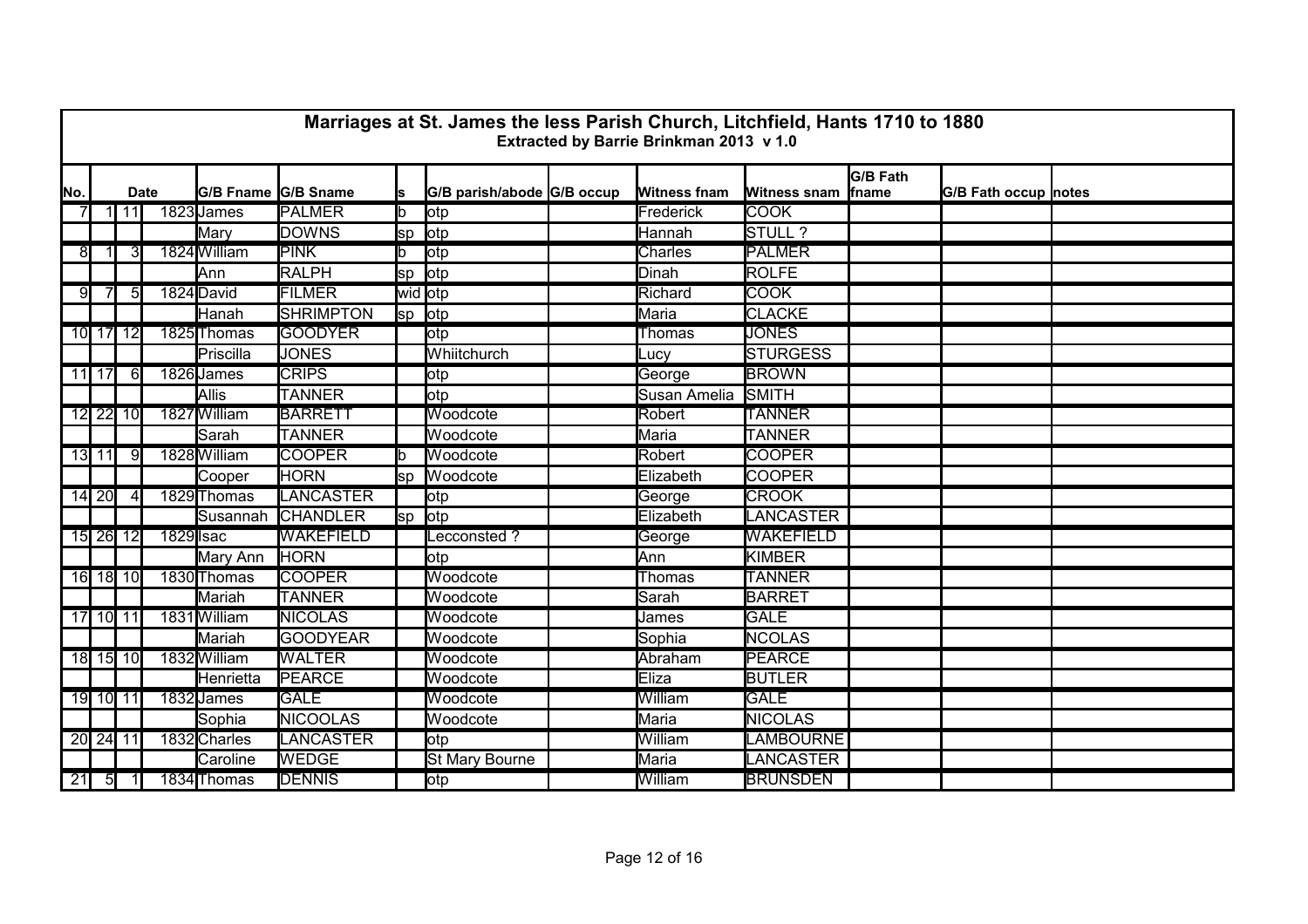|      | Marriages at St. James the less Parish Church, Litchfield, Hants 1710 to 1880<br>Extracted by Barrie Brinkman 2013 v 1.0 |          |  |                     |                   |         |                            |           |                     |                     |                                  |                             |         |
|------|--------------------------------------------------------------------------------------------------------------------------|----------|--|---------------------|-------------------|---------|----------------------------|-----------|---------------------|---------------------|----------------------------------|-----------------------------|---------|
| lNo. | <b>Date</b>                                                                                                              |          |  | G/B Fname G/B Sname |                   | ls      | G/B parish/abode G/B occup |           | <b>Witness fnam</b> | <b>Witness snam</b> | <b>G/B Fath</b><br><b>f</b> name | <b>G/B Fath occup notes</b> |         |
|      |                                                                                                                          |          |  | Hannah              | <b>LAWES</b>      |         | lotp                       |           | Ann                 | <b>GRIFFIN</b>      |                                  |                             |         |
|      |                                                                                                                          | 22 16 10 |  | 1834 William        | <b>LAMBDIN</b>    |         | lotp                       |           | William             | <b>DIGWEED</b>      |                                  |                             |         |
|      |                                                                                                                          |          |  | Elizabeth           | <b>LANCASTER</b>  |         | Woodcote                   |           | Maria               | <b>LANCASTER</b>    |                                  |                             |         |
| 23   |                                                                                                                          | 8   11   |  | 1834 William        | <b>COLLIS</b>     |         | Northington,<br>Soton      |           | James               | KNIGHT              |                                  |                             |         |
|      |                                                                                                                          |          |  | Mary                | <b>KNIGHT</b>     |         | otp                        |           | Mary                | <b>NEWMAN</b>       |                                  |                             |         |
|      | $24$ 30                                                                                                                  |          |  | 1836 John           | <b>EYLES</b>      |         | Woodcote                   |           | John                | <b>RUMBOLD</b>      |                                  |                             |         |
|      |                                                                                                                          |          |  | Letitia             | RUMBOLD           |         | <b>St Mary Bourne</b>      |           | <b>JANE</b>         | <b>RUMBOLD</b>      |                                  |                             |         |
| 25   | 22                                                                                                                       | 8        |  | 1836Earle           | <b>VINCENT</b>    |         | _ymington,<br>Soton        |           | John                | TURN?               |                                  |                             |         |
|      |                                                                                                                          |          |  | Henrietta           | <b>KERSLEY</b>    |         | otp                        |           | Fanny               | <b>KERSLEY</b>      |                                  |                             |         |
|      | 26 20                                                                                                                    | 31       |  | 1837 James          | <b>BECKINGHAM</b> |         | Ashe                       |           | Harriet             | <b>KERSLEY</b>      |                                  |                             | Licence |
|      |                                                                                                                          |          |  | Frances             | KERSLEY           |         | lotp                       |           | John                | ?????               |                                  |                             |         |
|      |                                                                                                                          | $13$ 10  |  | 1838 James          | <b>KNIGHT</b>     |         | lotp                       | Carter    | Isaac               | <b>PARKER</b>       | Thomas                           | Carter                      |         |
|      |                                                                                                                          |          |  | Maria               | <b>NICKLEFS</b>   | sp      | Woodcote                   |           | ∟ouisa              | <b>ADAMS</b>        | William                          | Shepherd                    |         |
|      | $2$ 15                                                                                                                   |          |  | 1839 Charles        | <b>RALPH</b>      | b       | lotp                       | Shoemaker | <b>James</b>        | <b>EYLES</b>        | Charles                          | Carter                      |         |
|      |                                                                                                                          |          |  | Sarah               | <b>EYLES</b>      | lsp     | lotp                       |           | Mary Ann            | <b>EYLES</b>        | James                            | Maltster &<br>Grocer        |         |
| 31   | $\overline{4}$                                                                                                           | 8        |  | 1839 Robert         | <b>GIBBS</b>      |         | otp                        | Shepherd  | ?????               | BEAL?               | <b>John</b>                      | Shepherd                    |         |
|      |                                                                                                                          |          |  | Jane                | <b>COX</b>        | sp      | lotp                       | Servant   | Harriet             | BEAL ?              |                                  |                             |         |
|      | $\overline{4}$ 25                                                                                                        |          |  | 1840 Daniel         | <b>CHANDLER</b>   | b.      | Egbury                     | Shepherd  | Isaac               | <b>COOPER</b>       | William                          | Shopkeeper                  |         |
|      |                                                                                                                          |          |  | Mary                | <b>COOK</b>       | sp      | Woodcote                   |           | <b>Harriet</b>      | <b>DICKETY</b>      | William                          | Labourer                    |         |
|      | $5 \overline{11}$                                                                                                        |          |  | 1840 William        | <b>PHILIPS</b>    | lb.     | lotp                       | Servant   | Susanna             | <b>BACON</b>        |                                  |                             |         |
|      |                                                                                                                          |          |  | Hannah              | <b>ROLFE</b>      | sp      | Whitchurch                 |           | Thomas              | <b>ROLFE</b>        | James                            | Labourer                    |         |
|      |                                                                                                                          | 6 27 12  |  | 1840 Thomas         | <b>GODDARD</b>    | wid otp |                            | Labourer  | Hannah              | <b>WILLIAMS</b>     | John                             | _abourer                    |         |
|      |                                                                                                                          |          |  | Mary                | <b>MORTIMER</b>   | sp      | lotp                       |           | William             | MORTIMER            | William                          | Labourer                    |         |
|      |                                                                                                                          |          |  | 1843 Benjamin       | <b>BECKINGHAM</b> | lb.     | Ashe                       | Yeoman    | Caroline            | <b>WEDGE</b>        | Benjamin                         | Yeoman                      |         |
|      |                                                                                                                          |          |  | Sarah<br>Anna       | <b>WEDGE</b>      |         | sp Woodcote                |           | George              | <b>WEDGE</b>        | George                           | Yeoman                      |         |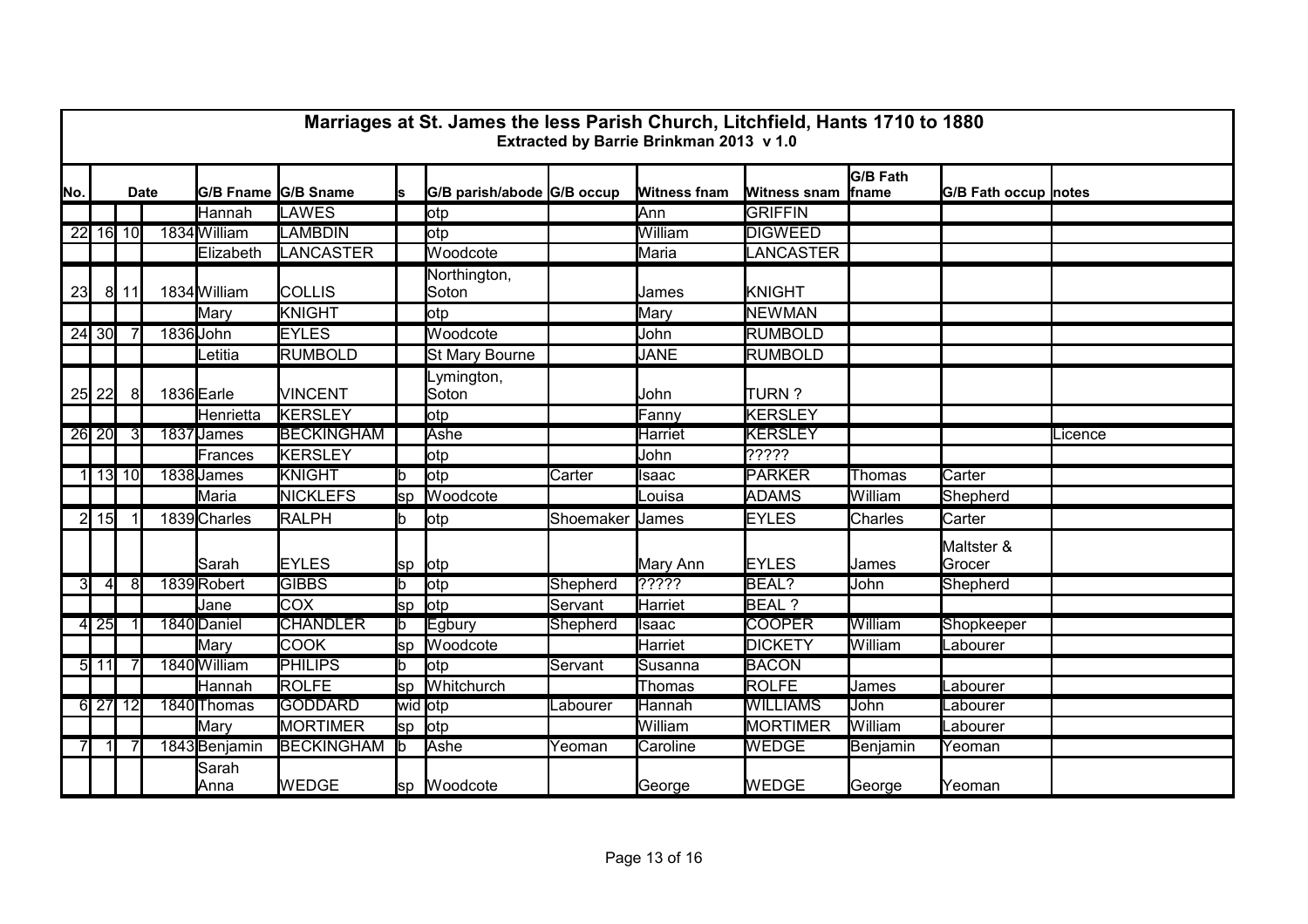|     | Marriages at St. James the less Parish Church, Litchfield, Hants 1710 to 1880<br>Extracted by Barrie Brinkman 2013 v 1.0 |                   |  |                          |                  |           |                            |                         |                     |                     |                          |                      |                               |
|-----|--------------------------------------------------------------------------------------------------------------------------|-------------------|--|--------------------------|------------------|-----------|----------------------------|-------------------------|---------------------|---------------------|--------------------------|----------------------|-------------------------------|
| No. | <b>Date</b>                                                                                                              |                   |  | G/B Fname G/B Sname      |                  |           | G/B parish/abode G/B occup |                         | <b>Witness fnam</b> | <b>Witness snam</b> | <b>G/B Fath</b><br>fname | G/B Fath occup notes |                               |
|     | $8$   25                                                                                                                 |                   |  | 1843 Thomas              | <b>DELLER</b>    | lb        | Newbury, Berks Brewer      |                         | Elizabeth Ann       | <b>DELLER</b>       | Richard                  | <b>Brewer</b>        |                               |
|     |                                                                                                                          |                   |  | Arabella                 | <b>WEDGE</b>     | sp        | Woodcote                   |                         | Caroline            | <b>WEDGE</b>        | George                   | Yeoman               |                               |
| 9   |                                                                                                                          | 61                |  | 1844 Henry               | <b>CURTIS</b>    | lh.       | Shrewton, Wilts            | Millwright              | <b>Henry</b>        | <b>PARKER</b>       | William                  | Millwright           |                               |
|     |                                                                                                                          |                   |  | Elizabeth                | <b>ORAM</b>      | lsp       | lotp                       |                         | James               | <b>ORAM</b>         | Joseph                   | Yeoman               |                               |
|     |                                                                                                                          | 10 10 10          |  | 1844 James               | <b>PALMER</b>    | wid otp   |                            | Carpenter               | James               | <b>SEWARD</b>       |                          |                      |                               |
|     |                                                                                                                          |                   |  | Mary Ann                 | <b>WARE</b>      | sp        | lotp                       |                         | Elizabeth           | PALMER              | John                     | Labourer             |                               |
|     | 11 13 11                                                                                                                 |                   |  | 1847 Thomas              | LAWS             | lb        | lotp                       | Labourer                | James               | <b>LANCASTER</b>    | William                  | Labourer             |                               |
|     |                                                                                                                          |                   |  | Charlotte<br>Ann         | <b>VICKERY</b>   | sp lotp   |                            |                         | Fanny               | FORD                | Richard                  | Labourer             |                               |
|     |                                                                                                                          | 12 19 11          |  | Thomas<br>1848 Shrimpton | <b>FILMORE</b>   | b         | lotp                       | Labourer                | Solomon             | <b>GIBBS</b>        | David                    | Labourer             |                               |
|     |                                                                                                                          |                   |  | Dinah                    | <b>HORN</b>      | sp        | St Mary Bourne             | Servant                 | Charlotte           | <b>GIBBS</b>        | William                  | Labourer             |                               |
| 13  |                                                                                                                          | $6 \overline{12}$ |  | 1849 Charles             | <b>RENDALE</b>   | lb        | lotp                       | Labourer                | William             | <b>DOLERY</b>       | Thomas                   | Labourer             |                               |
|     |                                                                                                                          |                   |  | Sarah                    | <b>DOLERY</b>    |           | Woodcote                   | Servant                 | Elizabeth           | <b>COOPER</b>       | Richard                  | Labourer             |                               |
|     | $14$ 20                                                                                                                  | $5 \mathsf{I}$    |  | 1850 James               | LANCASTER        | lb        | Sulham                     | _abourer                | David               | <b>PALMER</b>       | John                     | Labourer             |                               |
|     |                                                                                                                          |                   |  | Mary                     | PALMER           | sp        | lotp                       | Servant                 | Olive               | <b>LAMBDEN</b>      | James                    | Carpenter            |                               |
|     | 15 19                                                                                                                    |                   |  | 1851 James               | <b>PALMER</b>    | wid otp   |                            | Labourer                | <b>Alfred</b>       | <b>BENWILL</b>      |                          |                      |                               |
|     |                                                                                                                          |                   |  | Mary                     | <b>DuRCH</b>     | wid otp   |                            | Servant                 | Ann                 | <b>COOK</b>         | William                  | Labourer             | <b>Bride's Father PERKINS</b> |
|     | 16 31                                                                                                                    | -51               |  | 1852George               | <b>ADAMS</b>     | Ib        | lotp                       | Labourer                | John                | <b>WITTON</b>       | John                     | Labourer             |                               |
|     |                                                                                                                          |                   |  | Adelaide                 | <b>CHIVERS</b>   | sp        | lotp                       | Servant                 | Maria               | <b>WALKER</b>       | Isaac                    | Labourer             |                               |
|     | $17$ 24                                                                                                                  |                   |  | 1852 Henry               | <b>TALMAGE</b>   | lb        | <b>Burgclere</b>           | _abourer                | William             | <b>TALMAGE</b>      | Benjamin                 | Labourer             |                               |
|     |                                                                                                                          |                   |  | Jane                     | LANCASTER        | lsp       | lotp                       | Servant                 | Charlotte           | <b>GIBBS</b>        | Thomas                   | _abourer             |                               |
|     |                                                                                                                          | 18 17 10          |  | 1853George               | <b>HARRISON</b>  | lb.       | lotp                       | Labourer                | Thomas              | <b>NORTH</b>        | Thomas                   | Labourer             |                               |
|     |                                                                                                                          |                   |  | Jane                     | LANCASTER        | sp        | lotp                       |                         | Ann                 | <b>SWATTON</b>      |                          |                      |                               |
|     |                                                                                                                          | 19 24 12          |  | 1853 John                | <b>LANCASTER</b> | wid otp   |                            | _abourer                | George              | LANCASTER John      |                          | Labourer             |                               |
|     |                                                                                                                          |                   |  | Eliza                    | <b>ELIXANDER</b> | wid otp   |                            |                         | Mary Ann            | <b>TALBOT</b>       | <b>Benjamin</b>          | Labourer             | <b>Bride's Father LAMBDIN</b> |
|     |                                                                                                                          | 20 31 12          |  | 1853 Charles             | <b>EASTMAN</b>   | lb        | lotp                       | Labourer                | George              | <b>LANCASTER</b>    | <b>John</b>              | Labourer             |                               |
|     |                                                                                                                          |                   |  | Eliza                    | LANCASTER        | <b>sp</b> | lotp                       |                         | Mary Ann            | <b>TALBOT</b>       | Thomas                   | Labourer             |                               |
|     | $21$ 23                                                                                                                  |                   |  | 1855 Henry               | <b>ADAMS</b>     | w         | lotp                       | <b>Gamekeepe</b> Joseph |                     | <b>WALKER</b>       | William                  | Gamekeeper           |                               |
|     |                                                                                                                          |                   |  | Maria                    | <b>WALKER</b>    | sp        | Sidmonton                  |                         | Mary Ann            | LANE                | John                     | Labourer             |                               |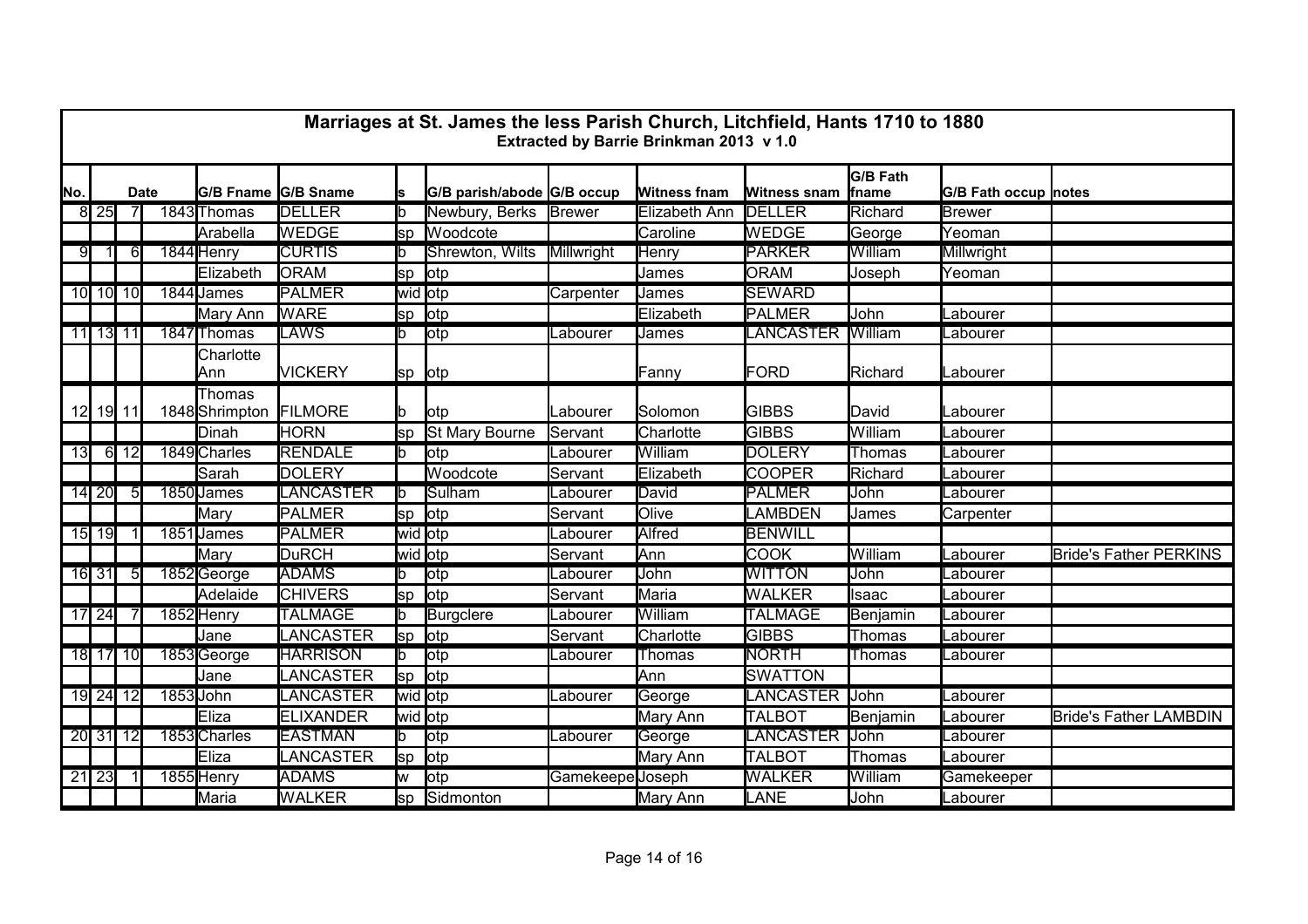|                 | Marriages at St. James the less Parish Church, Litchfield, Hants 1710 to 1880<br>Extracted by Barrie Brinkman 2013 v 1.0 |                |  |                       |                  |     |                                            |                                 |                     |                     |                           |                         |                    |
|-----------------|--------------------------------------------------------------------------------------------------------------------------|----------------|--|-----------------------|------------------|-----|--------------------------------------------|---------------------------------|---------------------|---------------------|---------------------------|-------------------------|--------------------|
| No.             | <b>Date</b>                                                                                                              |                |  | G/B Fname G/B Sname   |                  | s   | G/B parish/abode G/B occup                 |                                 | <b>Witness fnam</b> | <b>Witness snam</b> | <b>G/B Fath</b><br> fname | G/B Fath occup notes    |                    |
| $\overline{22}$ |                                                                                                                          | 91             |  | 1855 Charles          | <b>HOARE</b>     | b   | East Woodhay                               | Labourer                        | Joseph              | <b>BOZELY</b>       | William                   | Labourer                |                    |
|                 |                                                                                                                          |                |  | Eliza                 | <b>GODDARD</b>   | lsp | lotp                                       |                                 | Charlotte           | GODDARD             | Thomas                    | Labourer                |                    |
| 23              |                                                                                                                          |                |  | 1856 John             | <b>FILMORE</b>   |     | <b>l</b> otp                               | Woodman                         | Thomas<br>Shrimpton | <b>FILMORE</b>      | David                     | Woodman                 |                    |
|                 |                                                                                                                          |                |  | <b>Ann</b>            | <b>SOPER</b>     | lsp | otp                                        |                                 | Jane                | DAY                 | Josiah                    | _abourer                |                    |
| 24              | $\mathbf{2}$                                                                                                             |                |  | 1856George            | LANCASTER        | b   | <b>l</b> otp                               | Carter                          | Jesse               | <b>LANCASTER</b>    | Thomas                    | Carter                  |                    |
|                 |                                                                                                                          |                |  | Mary Ann              | <b>TALBOT</b>    | lsp | lotp                                       |                                 | Ann                 | <b>COLLINS</b>      | Samuel                    | Shepherd                |                    |
|                 | $25$ 12                                                                                                                  | -81            |  | 1860 Thomas           | <b>LANCASTER</b> | lb. | otp                                        | Labourer                        | George              | <b>LANCASTER</b>    | Thomas                    | Carter                  | Groom 19, Bride 18 |
|                 |                                                                                                                          |                |  | Elizabeth             | <b>TALBOTT</b>   | lsp | lotp                                       |                                 | Mary Ann            | LANCASTER           | Samuel                    | Shepherd                |                    |
|                 | 26 25 11                                                                                                                 |                |  | 1860 Thomas           | <b>TALBOT</b>    | b   | otp                                        | Labourer                        | Thomas              | <b>HARTNUP</b>      | Samuel                    | Shepherd                |                    |
|                 |                                                                                                                          |                |  | Elizabeth<br>Ann      | PONTIN           |     | sp otp                                     |                                 | Esther              | <b>HARTNUP</b>      | George                    | Labourer                |                    |
| 27              | 5 <sup>1</sup>                                                                                                           | -61            |  | Thomas<br>1862 Powell | <b>SYMONDS</b>   | b   | Pengethley in<br>Sellack,<br>Herefordshire | Major in<br>Hereford<br>Militia | Peter               | <b>COTES</b>        | <b>Thomas</b><br>Powell   | Clerk in Holy<br>Orders | Licence            |
|                 |                                                                                                                          |                |  | <b>Anna</b>           | <b>COTES</b>     | lsp | lotp                                       |                                 | Emily               | <b>COTES</b>        | Peter                     | Clerk in Holy<br>Orders |                    |
| 28              | 71                                                                                                                       | $\overline{3}$ |  | 1867 John             | <b>FILMORE</b>   | w   | otp                                        | Woodman                         | <b>John Thomas</b>  | 2222                | David                     | deceased                |                    |
|                 |                                                                                                                          |                |  | Caroline              | <b>FUCE</b>      | lsp | Wherwell                                   |                                 | Anne                | <b>FILMORE</b>      | John                      | Postman                 |                    |
|                 | $29$ 30                                                                                                                  | 61             |  | 1868Robert            | <b>PITTER</b>    | b   | <b>Hunton</b>                              | Gentleman                       | George              | <b>BAILEY</b>       | Robert                    | deceased                | Bride 18           |
|                 |                                                                                                                          |                |  | Mary<br>Elizabeth     | <b>RUSS</b>      | lsp | <b>l</b> otp                               |                                 | Mary Longman COOPER |                     | Richard                   | deceased                |                    |
|                 | 30 18                                                                                                                    |                |  | 1869 Silas            | <b>BULPIT</b>    |     | otp                                        | _abourer                        | Eli                 | LANCASTER           | William                   | _abourer                |                    |
|                 |                                                                                                                          |                |  | Mary                  | LANCASTER        | lsp | lotp                                       |                                 | Ellen               | LANCASTER Charles   |                           | _abourer                |                    |
|                 | $31$ 25                                                                                                                  |                |  | Caleb<br>1874 Wright  | <b>BELCHER</b>   |     |                                            | Carter                          | George<br>Alexander | <b>BELCHER</b>      | George                    | Thatcher                |                    |
|                 |                                                                                                                          |                |  | Mary Ann              | <b>STEVENS</b>   | lsp | lotp                                       |                                 | Elizabeth           | LANCASTER David     |                           | Collier                 | Bride 17           |
|                 | 32 25 12                                                                                                                 |                |  | 1878 William          | <b>RUMBOLD</b>   | lb. | Dunley                                     | Labourer                        | Abel                | <b>ARNOTT</b>       | James                     | ???????                 |                    |
|                 |                                                                                                                          |                |  | Ellen                 | LANCASTER        | sp  | otp                                        |                                 | Mary                | <b>BULPIT</b>       | Charles                   | Labourer                |                    |